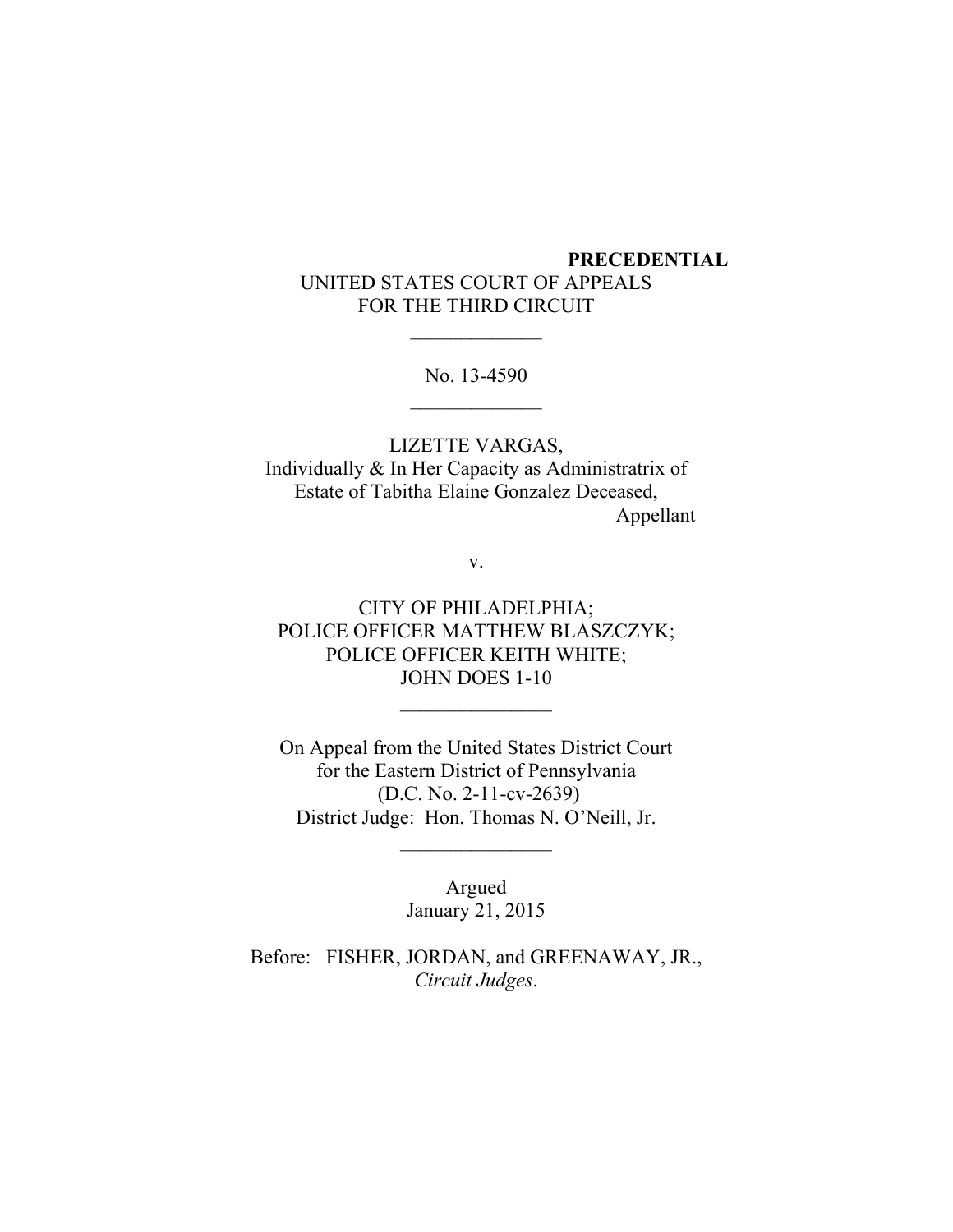(Filed: April 17, 2015)

James E. Hockenberry, Esq. [ARGUED] Law Office of Leon Aussprung 2005 Market Street – Ste. 2300 Philadelphia, PA 19103 *Counsel for Appellant*

Jane L. Istvan, Esq. [ARGUED] Mark Maguire, Esq. Amanda C. Shoffel, Esq. City of Philadelphia Law Department 1515 Arch Street  $-17<sup>th</sup>$  Fl. Philadelphia, PA 19102 *Counsel for Appellees*

## OPINION OF THE COURT

JORDAN, *Circuit Judge*.

Appellant Lizette Vargas challenges an order from the United States District Court for the Eastern District of Pennsylvania granting summary judgment against her on her constitutional and state-law claims against the City of Philadelphia ("the City") and two Philadelphia police officers (collectively, with the City, the "City Defendants"). She brought those claims on her own behalf and on behalf of the estate of her daughter, Tabitha Gonzalez, based on events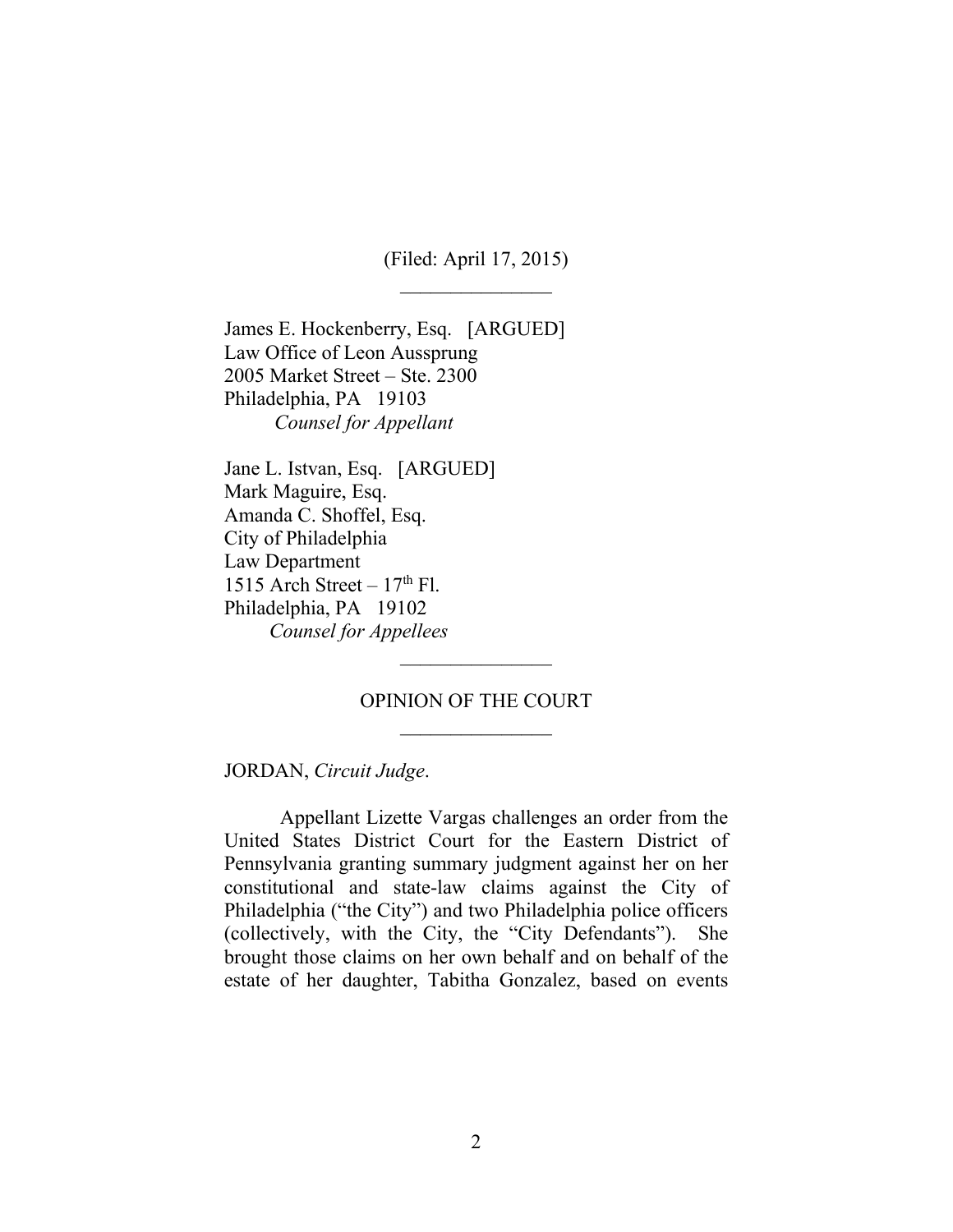associated with Tabitha's death from asthma. Although the underlying circumstances of the case are tragic, the District Court's legal conclusion was correct, and we will affirm.

## **I. BACKGROUND**

## A. **Factual Background**<sup>1</sup>

On the night of August 19, 2009, shortly before midnight, 15-year old Tabitha began suffering from an asthma attack while at her home in North Philadelphia. Her mother, Ms. Vargas, who was also at home, suggested that she use her inhaler and nebulizer. While Tabitha was using the nebulizer, the severity of the asthma attack prompted Vargas to call 911 for emergency assistance.

As she waited for the paramedics to arrive, Vargas went outside and found Tabitha lying on the sidewalk in front of the house. At first, Tabitha was conscious and gasping for air, but she quickly lapsed into unconsciousness. Tabitha's cousin Maritza Rojas performed CPR on her, but it was unsuccessful. Erik Franklin – Maritza's boyfriend –and two neighbors lifted Tabitha into the backseat of a car belonging

<sup>&</sup>lt;sup>1</sup> We note the conflicting stories emerging from the interaction Vargas had with the police, but we construe the facts in the light most favorable to her, the party opposing summary judgment. *Gonzalez v. Sec'y of Dep't of Homeland Sec.*, 678 F.3d 254, 257 (3d Cir. 2012) ("When reviewing a grant of summary judgment the court must view the facts in the light most favorable to the nonmoving party and draw all inferences in that party's favor." (internal quotation marks omitted)).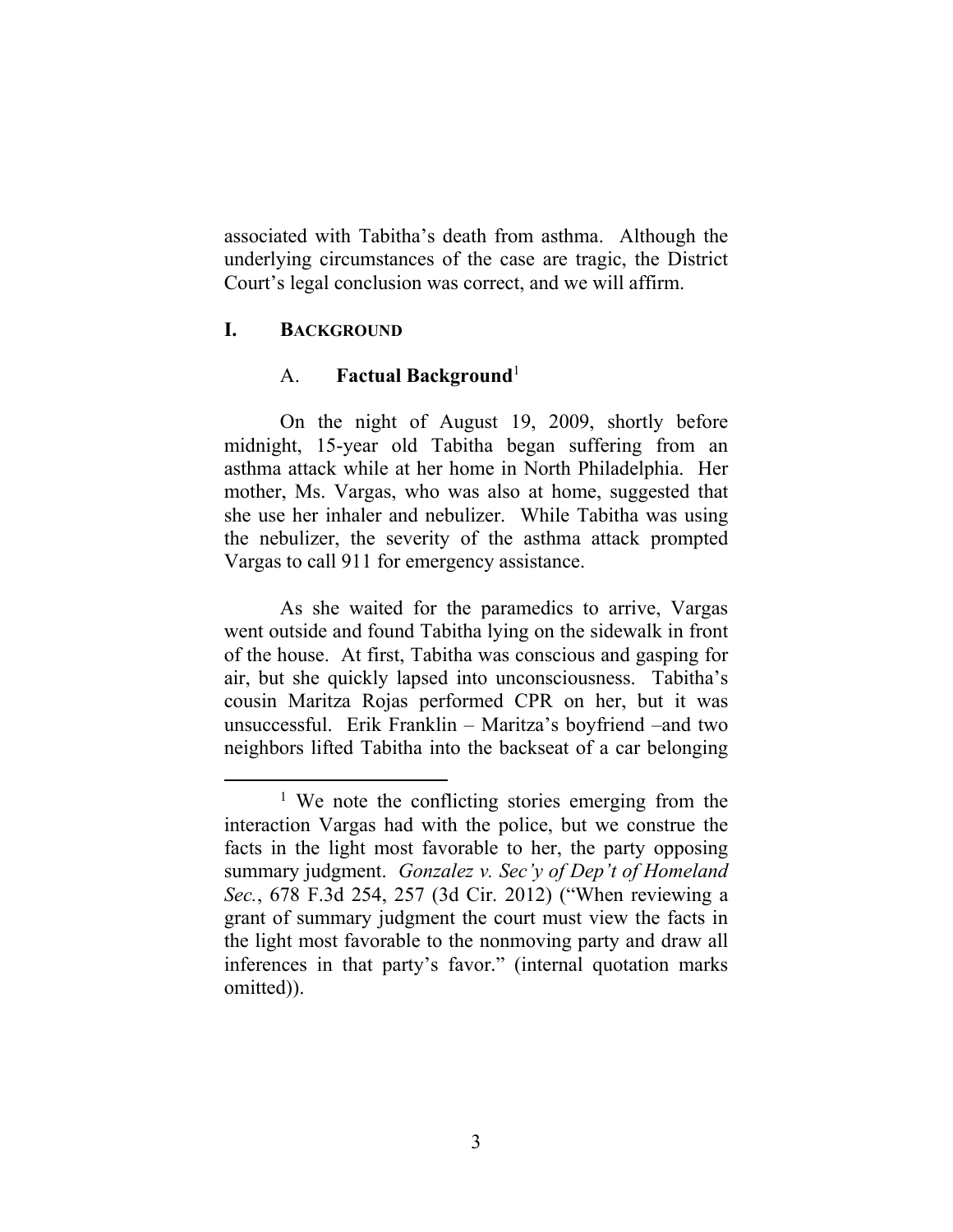to Julia Diaz, another of Tabitha's cousins, so that Diaz could take her to the hospital. During this time, Vargas and Diaz both dialed 911, placing five separate and understandably frantic calls between 12:08 a.m. and 12:14 a.m. In response to a report of "a person screaming" made at 12:10 a.m. and 40 seconds, the Police Communications Center dispatched police officers Keith White and Matthew Blaszczyk at 12:11 a.m. and 16 seconds. 2 (App. at 152-54, 157.) Neither officer was made aware that the call was regarding a medical

<sup>&</sup>lt;sup>2</sup> A "computer-aided dispatch" (or "CAD") report is generated by the police communications center when a dispatcher receives a 911 call. The computer system records information related to the call, including police response and activity. For example, it notes when officers input information in the computer terminal located in their patrol vehicle, called a mobile data transmitter ("MDT"). The officers push a button on the MDT to report when they are en route to a location and when they have arrived.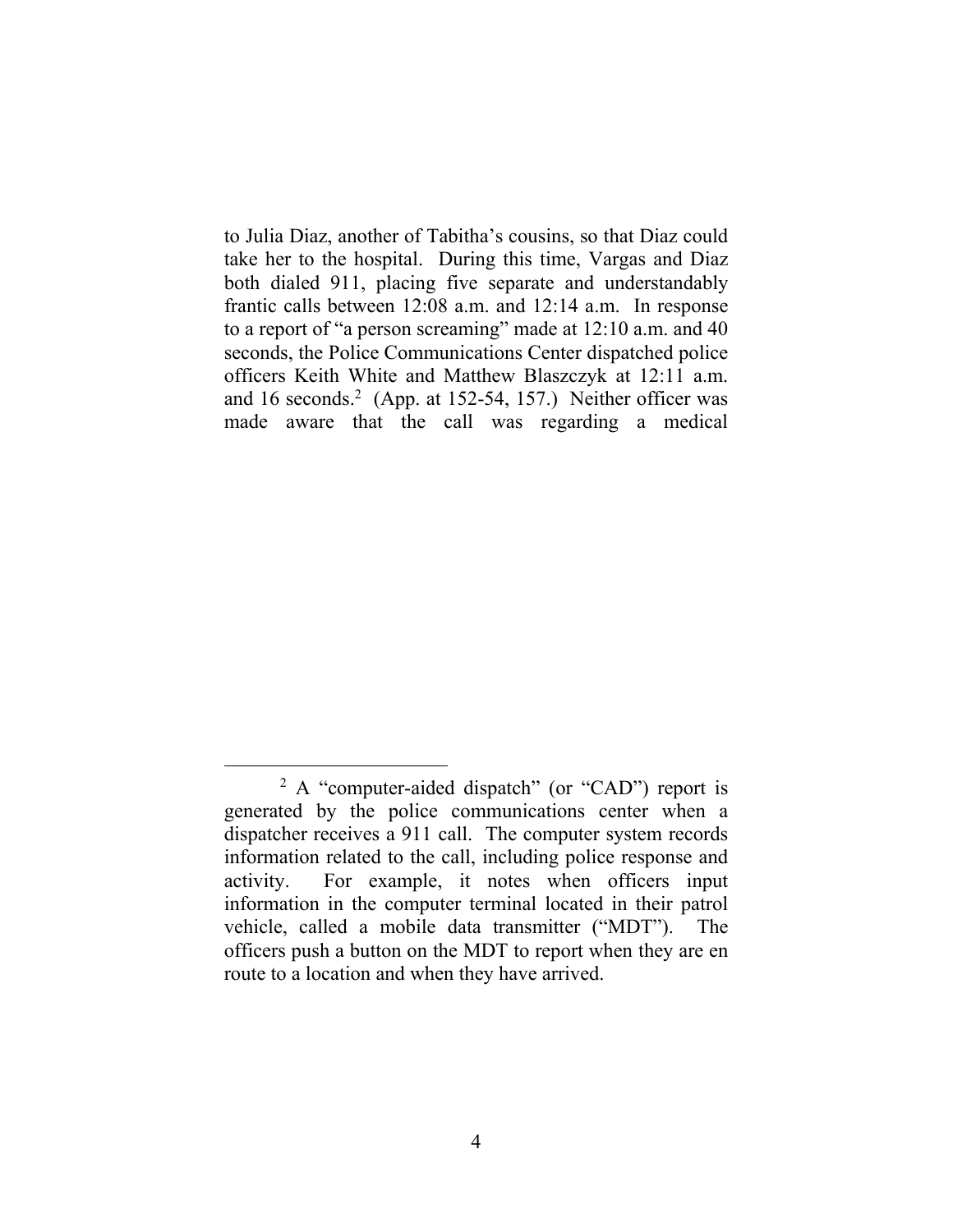emergency.<sup>3</sup> The police dispatch report notes that the officers arrived at Vargas's home at 12:13 a.m. and 56 seconds.<sup>4</sup>

The events immediately following the arrival of Officers White and Blaszczyk are in dispute. Vargas testified that Franklin and Tabitha were in the backseat of Diaz's car while Vargas was in the front passenger seat and Diaz, as the driver, had pulled the car partly out of its parking spot at the curb when the police officers stopped their car so that it blocked Diaz's. According to Vargas, the officers' vehicle was positioned so that its back door prevented her from opening her passenger-side door. She claims that, as an officer approached, she banged on her door to "let [the

<sup>&</sup>lt;sup>3</sup> Calls are coded as "a person screaming" when the dispatcher is unable to communicate with the person on the line and the operator can only hear screaming. Other 911 calls made by Ms. Vargas that night were coded for "hospital cases," i.e., medical emergencies, and referred to the Fire Department for a response. (App. at 151, 153.) There was evidence that the 911 computer system cross referenced the medical emergency calls with the report of the woman screaming, but that information was not communicated to the officers who responded to the call.

<sup>4</sup> According to the CAD report, the "on scene" button on the MDT registered to Officers Blaszczyk's and White's patrol vehicle was pushed at 12:13 and 56 seconds. *See supra* note 2. Vargas notes, however, that police records show the officers ran a vehicle tag at 12:13 and 42 seconds, suggesting that they arrived slightly before the time at which they pushed the "on scene" button.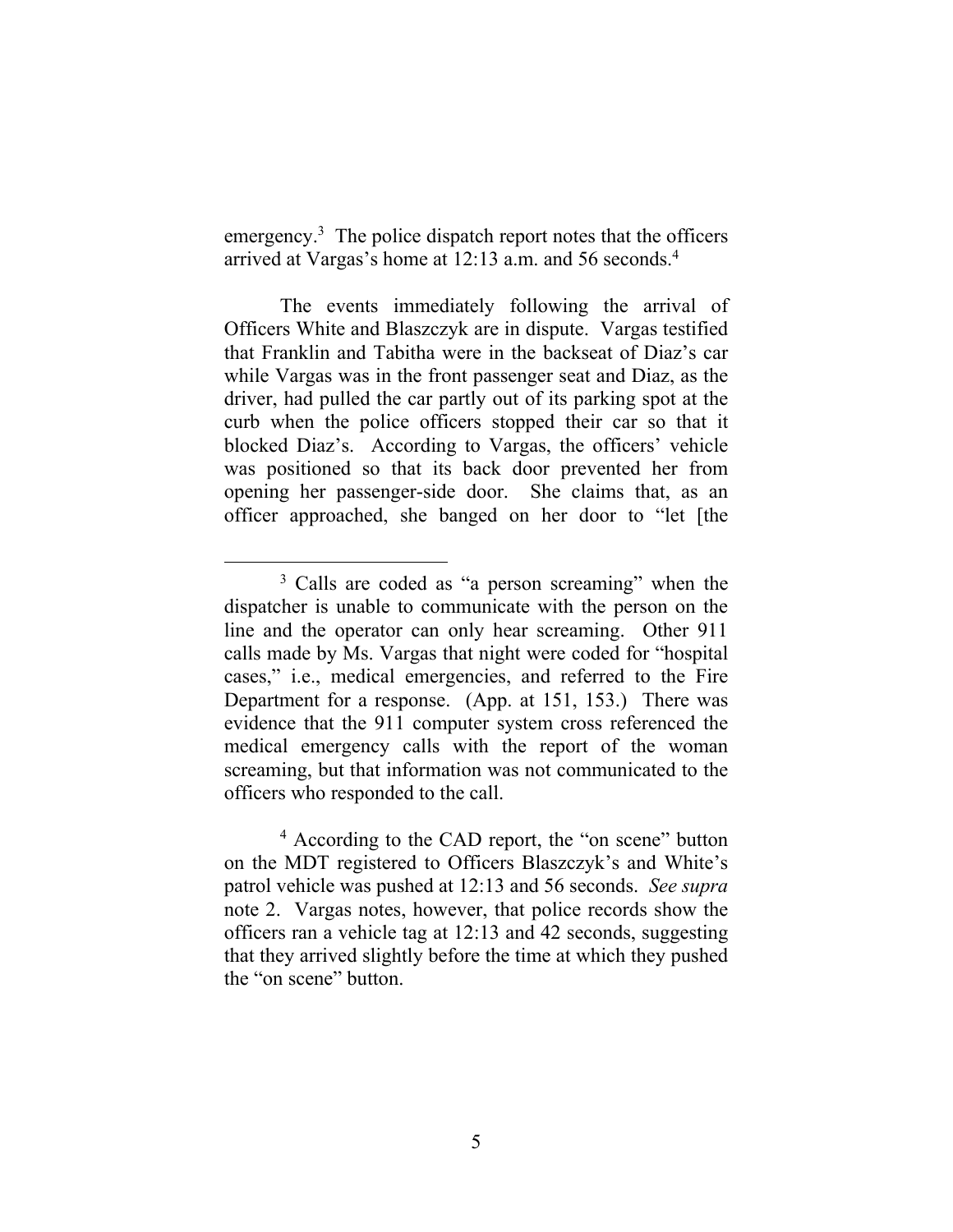officer] know that [she could not] open up the door," while Diaz rolled down her window and told the officer that they had Tabitha in the car and had to leave immediately. (App. at 85.) Vargas testified that, as Diaz was trying to explain their medical emergency, the officer walked in front of Diaz's car to the driver's side and said, "get the f\*\*\* out of the car, turn off the engine now." (App. at 86.) Diaz then turned off the engine and got out of the car. Because Vargas could not open her passenger-side door, she climbed over the center console and got out of the car through the driver-side door that Diaz had left open. At that point, Vargas said, the police officer pulled open one of the back doors, causing Tabitha to tumble partway out of the car and onto the ground. Vargas immediately attempted to move towards her daughter but was prevented from doing so by one of the officers, who, she said, "blocked" her. (App. at 87.)

Officers White and Blaszczyk testified that they did not impede the movement of any car when they pulled to a stop in front of the Vargas residence. They also claim that Tabitha was already on the sidewalk upon their arrival. Officer Blaszczyk testified that he saw "a female laying on the sidewalk" (App. at 296-97) as he got out of the patrol car, and Officer White similarly said he observed "two Hispanic males that were over top of a[] Hispanic female who was on the ground" (App. at 168). The officers assert that, along with the two Hispanic males, they attempted to move Tabitha into the car and "got her halfway into the car and she just didn't fit into the back door." (App. at 168.) Officer White testified that, as they were attempting to move Tabitha into the car, he heard the siren of an ambulance coming and "it was very clear [to him] that [they] were not going to get [Tabitha] into the back of the car and [so he] recommended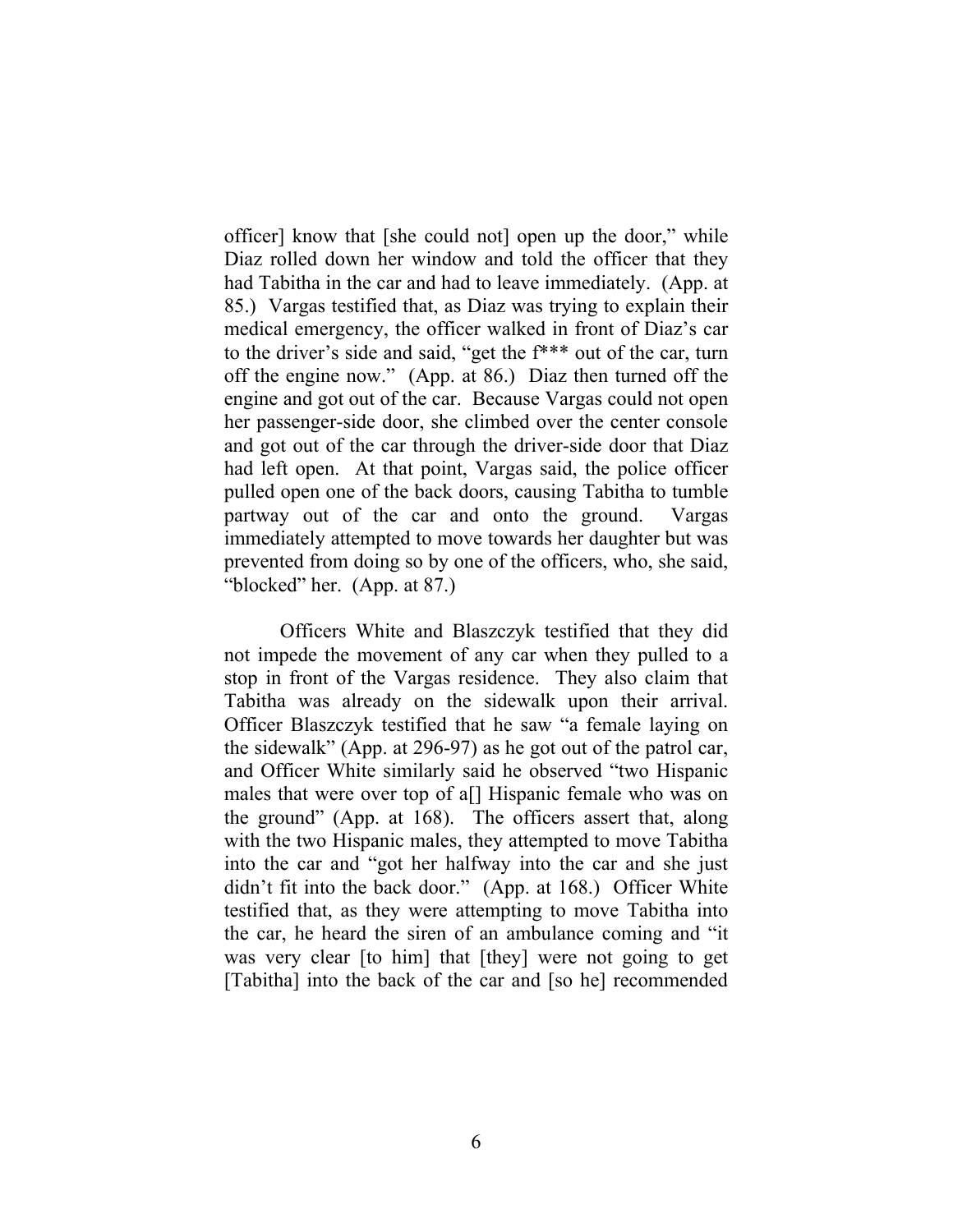that [they] wait for the ambulance to arrive" because he could see it coming down Fifth Street. (App. at 168-69.) Officer White further explained that, "[a]s the ambulance was pulling up, the two females were screaming at [him and Officer Blaszczyk] that [if they did not] want to f\*\*\*ing help, to get the f\*\*\* away from [Tabitha]." (App. at 169.) Officer White claims he stepped away from them and approached the ambulance as it arrived. Both officers assert that they did not prevent anyone from taking Tabitha to the hospital.

Acknowledging that she could not "be precise on the minutes," Vargas estimated that the police officers were on the scene for approximately 6 to 8 minutes before the ambulance arrived. (App. at 89.) Franklin – one of Vargas's witnesses – testified, however, that the officers were on the scene for "[m]aybe a minute, two minutes" before the ambulance arrived. (App. at 132.) Further, the contemporaneous police dispatch records indicate that, from the time the officers noted their arrival at the scene, *see supra*  note 4, to the time the ambulance arrived, was just over one minute.<sup>5</sup> (*Compare* App. at 158 (officers arrived at

<sup>5</sup> As described by Vargas's witnesses, the ambulance arrived "almost simultaneously" with Emergency Medical Technicians ("EMTs") who came in a fire truck. The EMTs later recalled that they saw a large crowd of people at the scene who were "[s]creaming, hollering, fighting … amongst each other" and also that Tabitha was "half-in" the car and was unresponsive with no vital signs. (App. at 203-04.) They pulled Tabitha out of the car and onto the sidewalk and provided basic life support and CPR to her until the paramedics arrived. The EMTs do not figure further in the unfolding of events nor in the legal controversies at issue.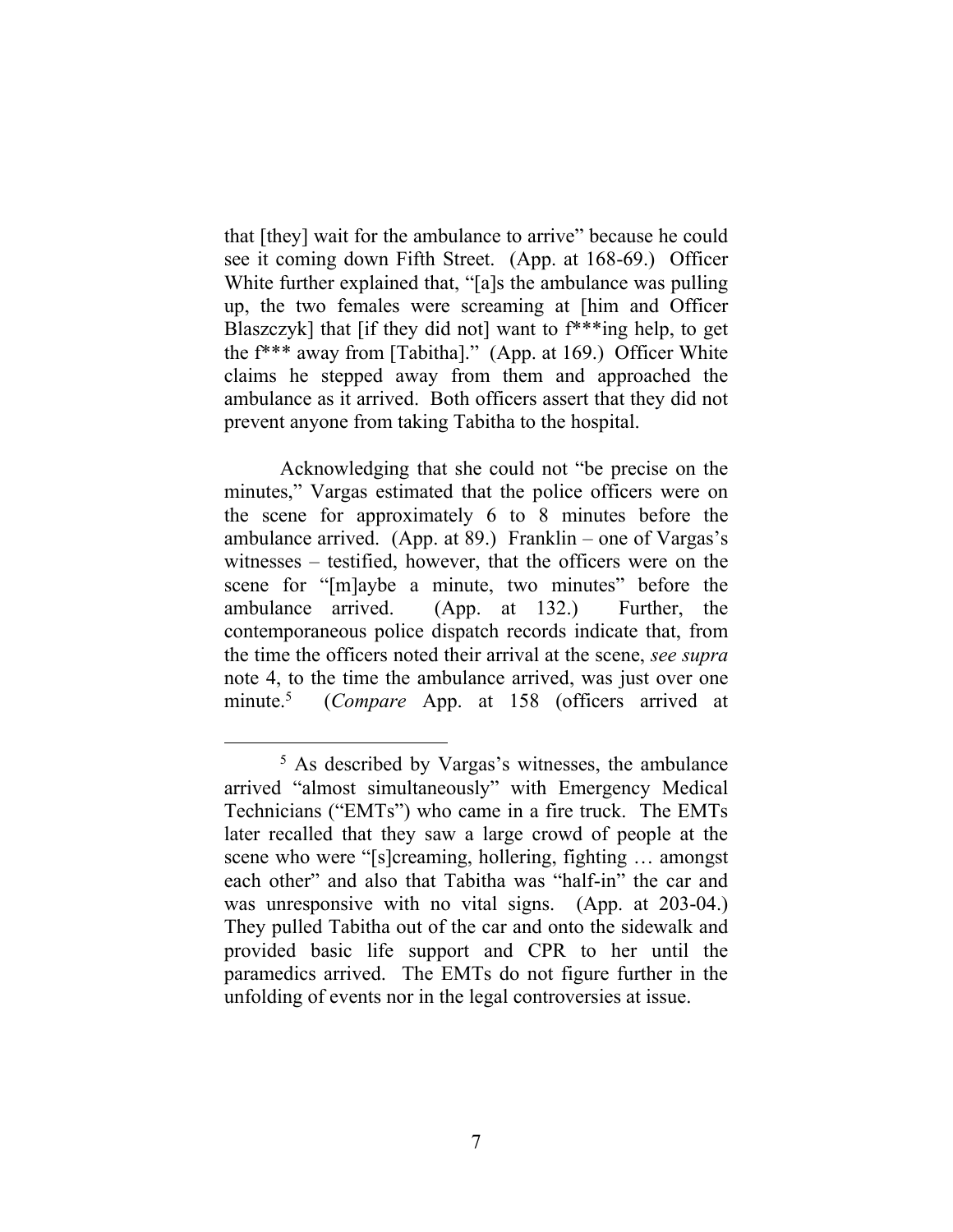12:13:56), *with* App. at 277 (ambulance arrived at 12:15).) After their arrival, paramedics assisted Tabitha onto a stretcher, loaded her into the ambulance and provided CPR to her on the way to Temple University Hospital.<sup>6</sup> She arrived at the hospital at 12:28 a.m. and 31 seconds, approximately twenty minutes after Vargas's first call to 911. She had suffered a severe anoxic brain injury by the time of her arrival, was pronounced brain dead, taken off of life support, and died two weeks later on August 26, 2009.

## **B. Procedural History**

Vargas initially filed a complaint on April 1, 2011, in the Philadelphia Court of Common Pleas, asserting claims against the City and officers of the Philadelphia Police Department listed as John Does 1-10. The City timely

<sup>&</sup>lt;sup>6</sup> There are two different types of ambulances that respond to 911 calls: those with Advanced Life Saving Service ("ALS") crews and those with Basic Life Saving Service ("BLS") crews. ALS crews include paramedics who can intubate patients and perform other advanced medical treatments, while BLS crews can only provide basic life support. Vargas's 911 call was initially coded for the dispatch of an ALS crew but, at the time she called, all ALS crews were responding to other calls and a BLS crew was dispatched instead. The paramedics that arrived were thus only able to connect Tabitha to an automated external defibrillator and keep her airway open with a small piece of plastic. Vargas does not contend that the unavailability of an ALS crew gives rise to any cause of action against the City Defendants.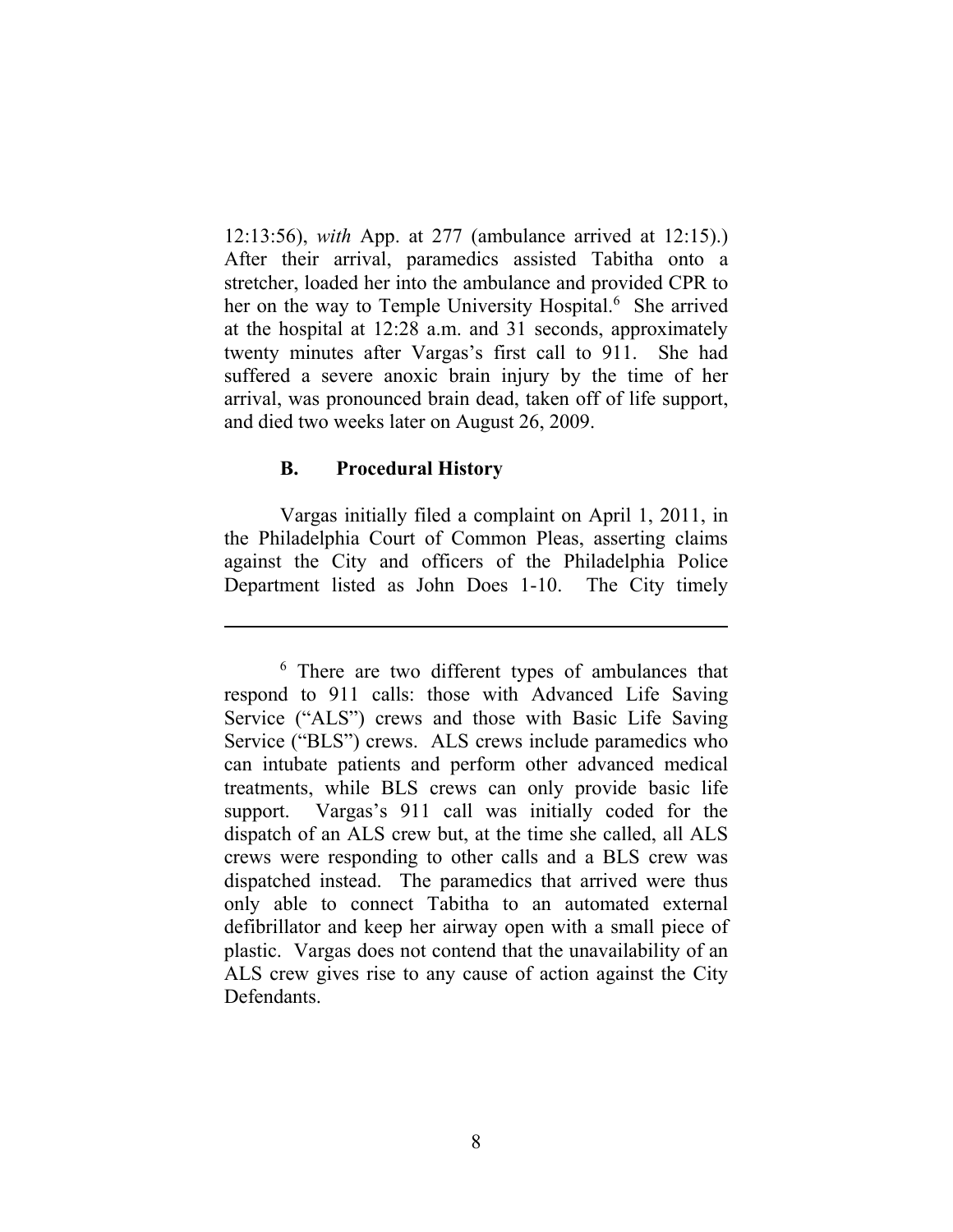removed the case to federal court. Vargas then filed an amended complaint on August 18, 2011, naming Officers Blaszczyk and White as additional defendants and asserting in Count I that the officers violated her Fourteenth Amendment rights to be free from unlawful seizure and physical restraint and her right to seek medical care on Tabitha's behalf, in violation of 42 U.S.C. § 1983. She also claims, in Count II, that the officers violated Tabitha's right to be free from unlawful seizure, physical restraint, and cruel and unusual punishment and that they interfered with her "well-being, life and personal security" and substantive due process rights, in violation of 42 U.S.C. § 1983. The amended complaint also contains, in Count III, a claim against the City alleging a failure to properly train the police, and, in Count IV, state-law false imprisonment claims on her own behalf and for Tabitha.

After the close of discovery, the City moved for summary judgment, arguing that Vargas could not demonstrate a constitutional violation and, in the alternative, that the officers' conduct was shielded by qualified immunity. Vargas responded by pointing to the report submitted by her expert witness, Dr. Christopher Moen, an emergency room physician, who said that, had Vargas been able to take Tabitha to the hospital in Diaz's car without interruption from the police, Tabitha would have arrived at the hospital 6 to 8 minutes earlier than she did in the ambulance.<sup>7</sup> According to

<sup>7</sup> The 6 to 8 minute delay that Dr. Moen identified was based on police dispatch and hospital records, not on Vargas's recollection of the timing of events. Dr. Moen determined that Tabitha was placed in Diaz's car at 12:13 a.m. and that the time required to drive to the hospital from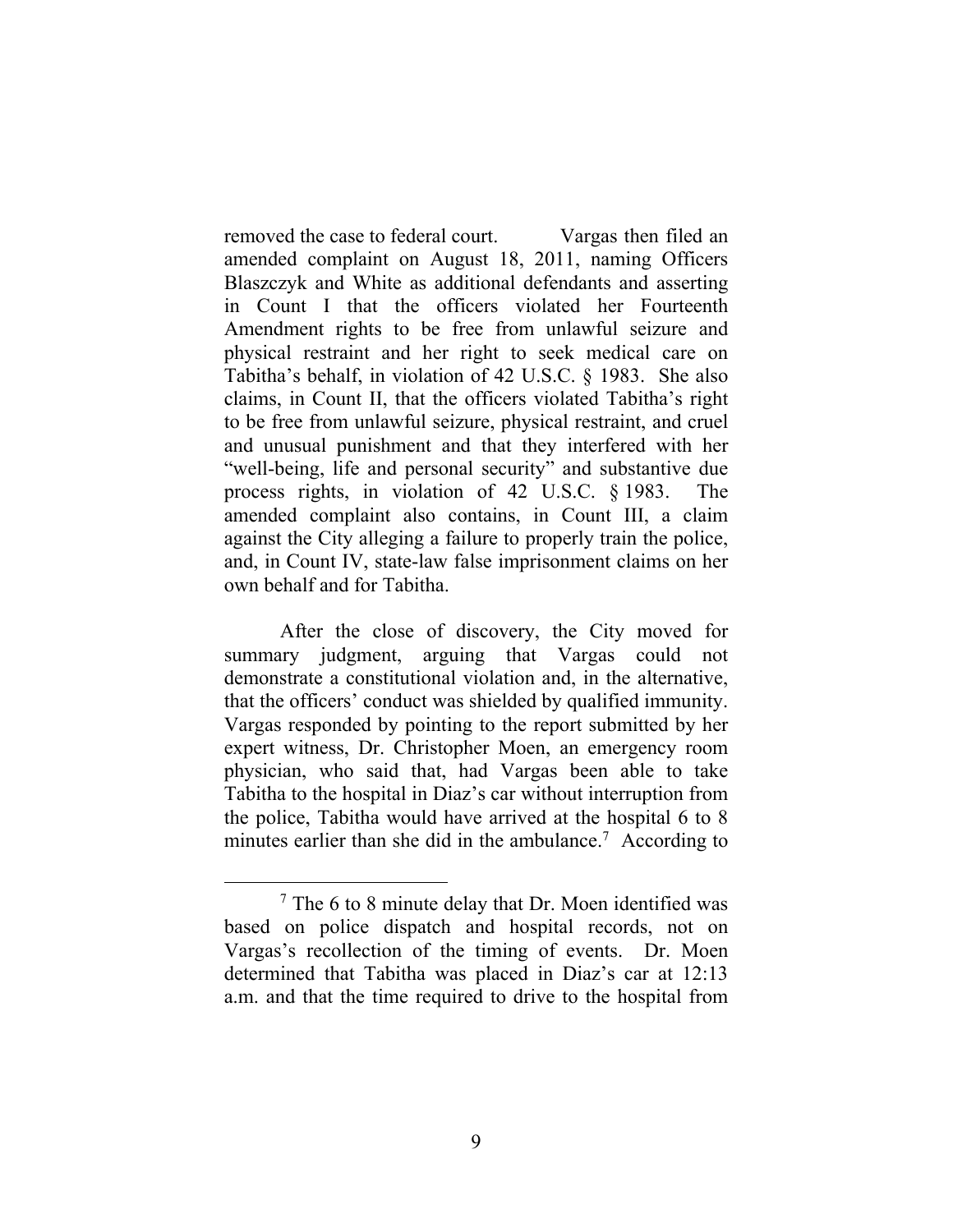Dr. Moen, that 6 to 8 minute delay "prevented [Tabitha] from receiving life-saving medical care" and "caused her to suffer a significant anoxic brain injury which led to designation of brain death." (App. at 377-79.) The District Court granted summary judgment against Vargas on all of her claims, including granting judgment *sua sponte* on the false imprisonment claims. Vargas then timely filed this appeal.

Vargas's home was 3 minutes and 42 seconds. Thus, Dr. Moen concluded that, had Vargas been able to transport Tabitha to the hospital as intended, Tabitha would have arrived no later than 12:17 a.m. Dr. Moen noted that the Emergency Medical Services report indicates that the ambulance arrived at the hospital at 12:23 a.m., while the hospital records indicate that that ambulance arrived at 12:25 a.m. Thus, Dr. Moen concluded that the delay in Tabitha's treatment was approximately 6 to 8 minutes.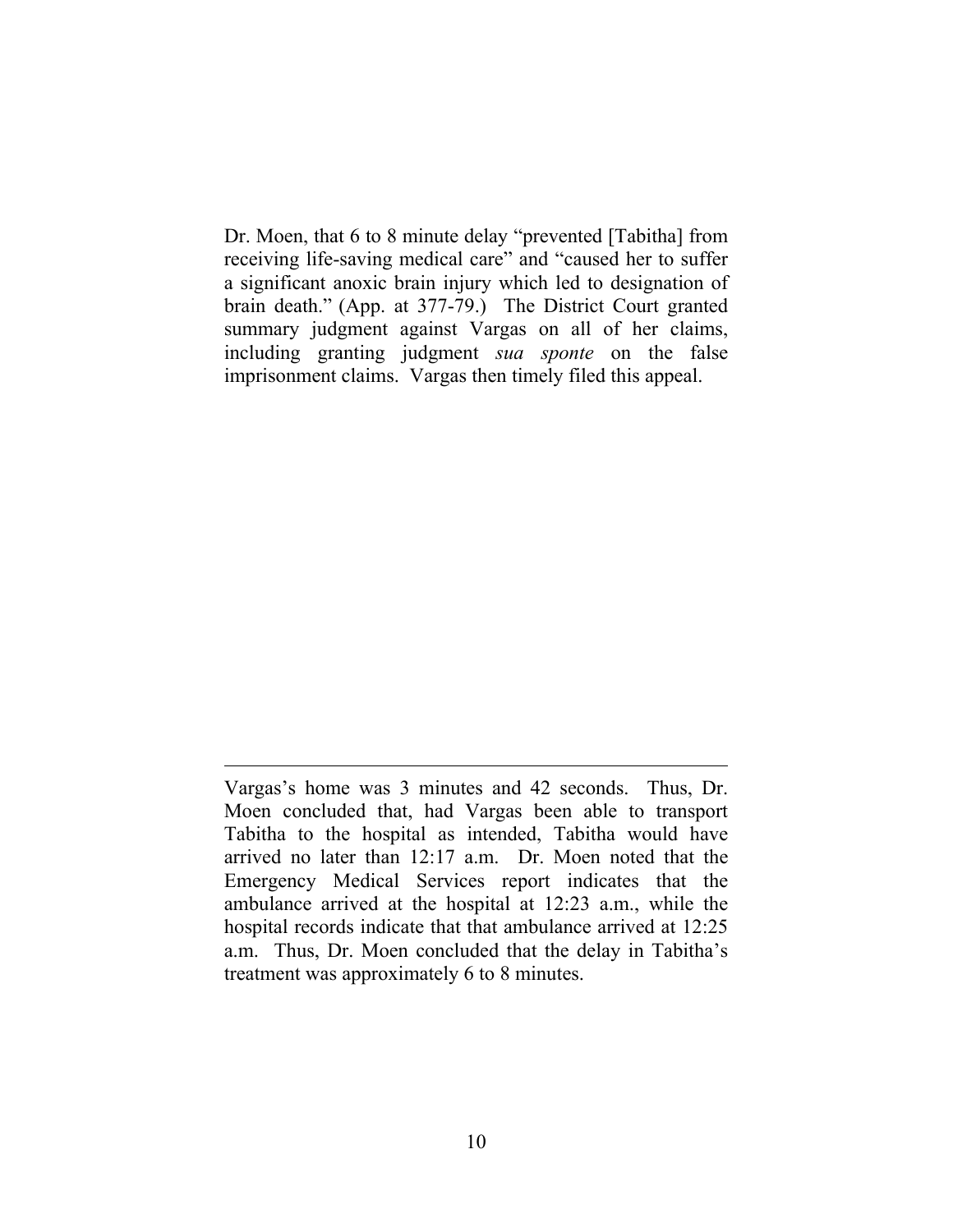## **II. DISCUSSION**<sup>8</sup>

#### **A. Unreasonable Seizure**

#### *1. Seizure of Vargas and Tabitha*

Vargas argues that the District Court erred in finding that neither she nor her daughter was seized within the meaning of the Fourth Amendment. A Fourth Amendment seizure occurs when the government terminates the freedom of an individual through means intentionally applied. *Brower v. Cnty. of lnyo*, 489 U.S. 593, 596-97 (1989). In other words, "a person is 'seized' only when, by means of physical force or a show of authority, his freedom of movement is restrained." *United States v. Mendenhall*, 446 U.S. 544, 553 (1980). The test for the existence of a "show of authority" is an objective one and, as the Supreme Court stated in *California v. Hodari*, considers "not whether the citizen perceived that he was being ordered to restrict his movement, but whether the officer's words and actions would have conveyed that to a reasonable person." 499 U.S. 621, 628 (1991). A seizure does not occur, however, when the individual does not yield or submit to the officer's show of

<sup>8</sup> The District Court had jurisdiction under 28 U.S.C. §§ 1331, 1367, and 1441. We have jurisdiction pursuant to 28 U.S.C. § 1291. We exercise plenary review over the District Court's summary judgment rulings. *Lupyan v. Corinthian Colls. Inc.*, 761 F.3d 314, 317 (3d Cir. 2014). A party is entitled to summary judgment when "there is no genuine dispute as to any material fact and the movant is entitled to judgment as a matter of law." Fed. R. Civ. P. 56(a).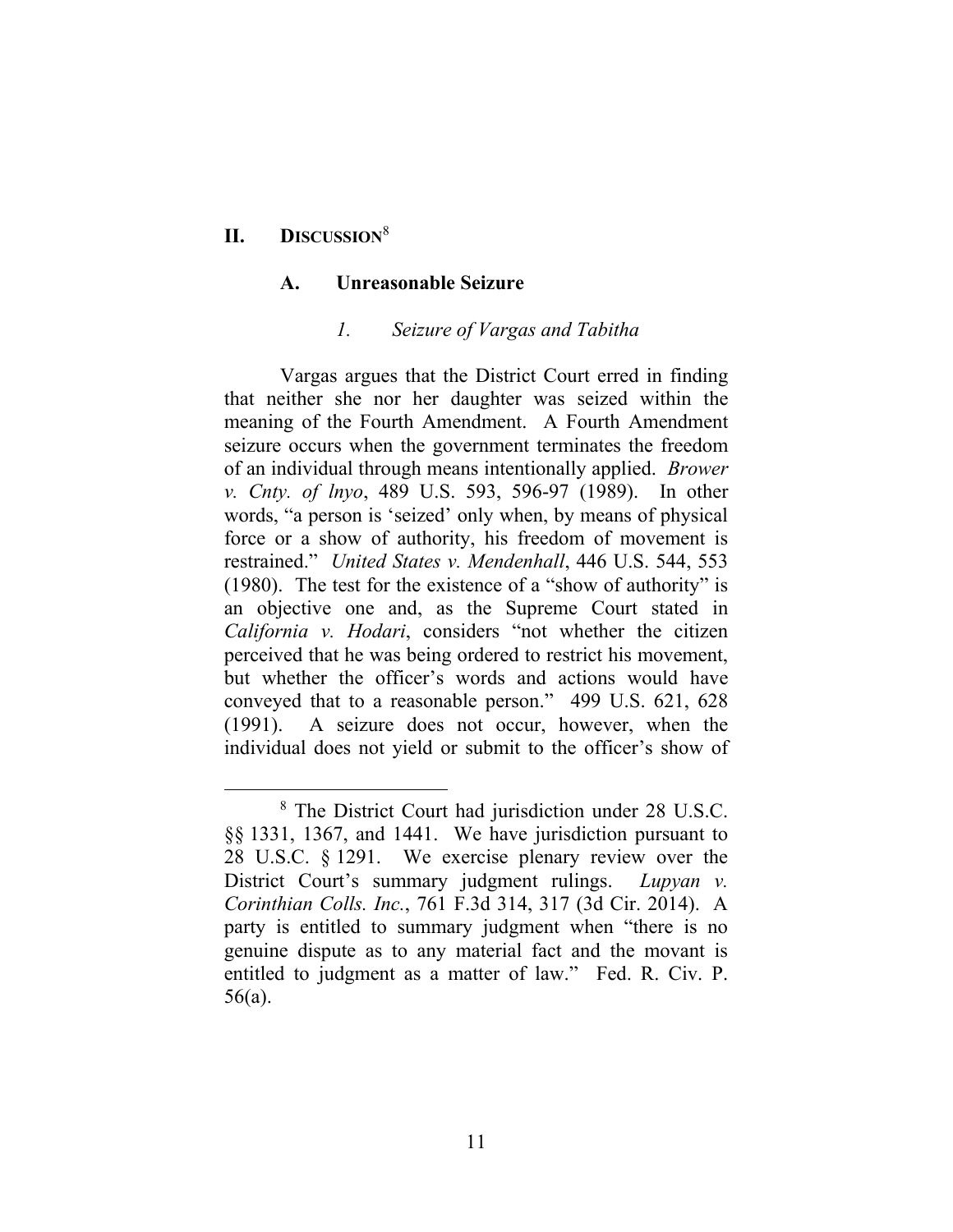authority. *Id.* at 626; *see also United States v. Smith*, 575 F.3d 308, 313 (3d Cir. 2009). The kinds of demonstration of authority that may constitute a seizure include "the threatening presence of several officers, the display of a weapon by an officer, some physical touching of the person of the citizen, or the use of language or tone of voice indicating that compliance with the officer's request might be compelled." *United States v. Crandell*, 554 F.3d 79, 85 (3d Cir. 2009) (internal quotation marks omitted) (quoting *Mendenhall*, 446 U.S. at 554).

Vargas argues that both she and Tabitha were seized when the officers used their police cruiser to block Diaz's car from leaving for the hospital, when the officers told Diaz to turn off the engine and instructed the occupants to get out of the car, and then when the officers prevented them from getting back in the car and leaving for the hospital after it was clear that a medical emergency was taking place.<sup>9</sup> Vargas

<sup>&</sup>lt;sup>9</sup> As to seizure by physical force, Vargas did not argue below that she was seized when the police officers used their patrol car to block Diaz's vehicle from leaving for the hospital. Instead, she argued that she was seized when the officers refused to allow her to approach her daughter. She makes passing references to that argument here, but, as the District Court concluded, it fails because the officers did not employ any physical force: they did not physically touch or restrain her and instead simply told her to "move back" away from her daughter and to "calm down." (App. at 87.) *See Hodari*, 499 U.S. at 625 ("[The alleged seizure] does not involve the application of any physical force; Hodari was untouched by Officer Pertoso at the time he discarded the cocaine."). Although the officers' conduct could have been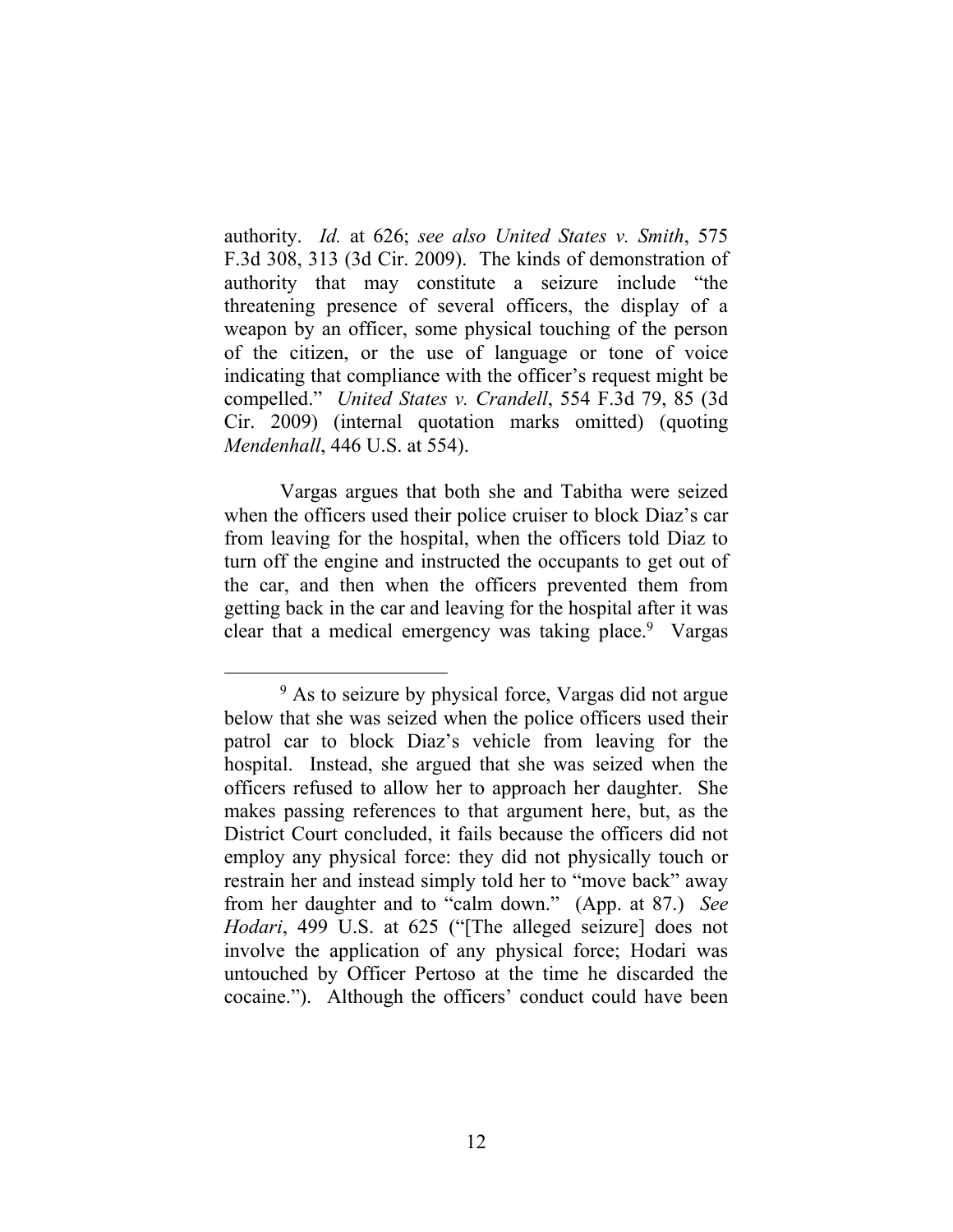contends that the officers' conduct constituted a show of authority to which she submitted, and she contrasts her and Tabitha's behavior with that of the defendant in *Hodari*, who fled from police and was thus not seized because of his lack of submission to the officers' authority. *Hodari*, 499 U.S. at 626. Vargas emphasizes that she and Tabitha did not flee. Indeed, she says, despite desperately pleading with the officers to allow her to take her daughter to the hospital, she obeyed when they told her to get out of the vehicle and move away from Tabitha.

Although the parties devote significant effort to addressing the difficult question of whether a seizure occurred in this case, we need not resolve that issue because, as explained below, even if there were a seizure, the undisputed facts show that any such seizure was reasonable and therefore not a constitutional violation.

## *2. Reasonableness of seizures*

The Fourth Amendment does not protect against all seizures; it only protects against those that are unreasonable.

sufficient under the "show of authority" prong to constitute a seizure, as discussed below, *see infra* pp. 11-17, any such seizure was reasonable.

Vargas also contends that the District Court erred in concluding that Tabitha was not seized because, in her unconscious state, she could not submit to the officers' show of authority. Again, because any seizure that may have occurred was reasonable, we do not need to resolve whether there was a seizure.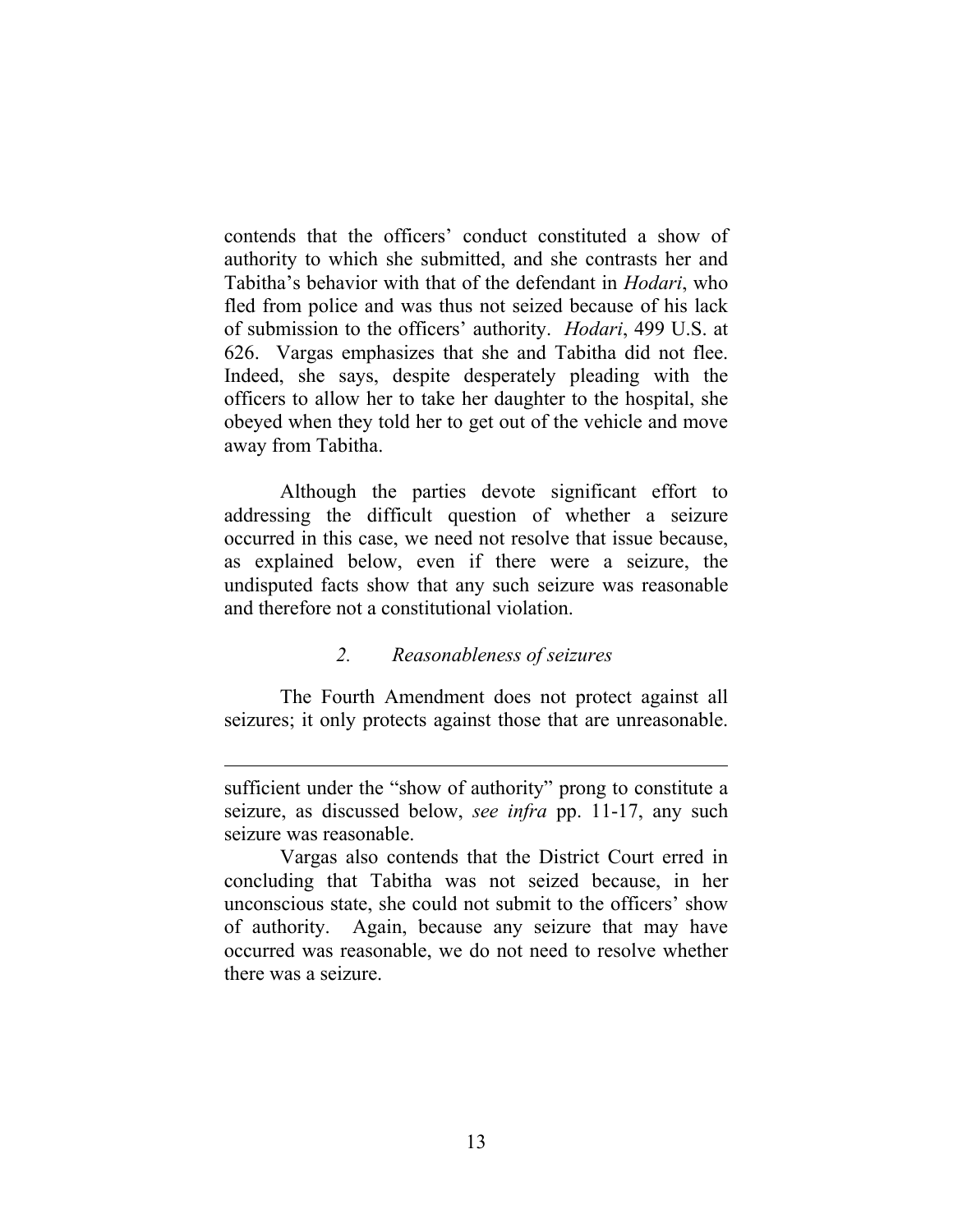*United States v. Sharpe*, 470 U.S. 675, 682 (1985). Reasonableness is determined by balancing "the need of law enforcement officials against the burden on the affected citizens and considering the relation of the policeman's actions to his reason for stopping the [individual]." *Baker v. Monroe Twp.*, 50 F.3d 1186, 1192 (3d Cir. 1995). While declining to concede that any seizure occurred, the City Defendants argue that, to the extent there was a seizure, it was reasonable under the community caretaking exception to the Fourth Amendment.

In *Cady v. Dombrowski*, the Supreme Court introduced the "community caretaking doctrine" when it held that a police search of a particular police officer's private vehicle for the officer's missing service revolver was not a Fourth Amendment violation because the search was undertaken not for a law enforcement purpose but out of "concern for the safety of the general public who might be endangered if an intruder removed a revolver" from the vehicle. $10$  413 U.S.

<sup>&</sup>lt;sup>10</sup> We have previously given a synopsis of the relevant facts in *Cady*, as follows:

In *Cady,* a Chicago police officer named Dombrowski was visiting in Wisconsin and reported to the local police that he had been in an automobile accident. The police picked him up and returned to the scene of the accident. Dombrowski had been drinking, appeared intoxicated to the officers, and offered conflicting versions of the accident. He informed the local officers that he was a Chicago policeman. The local officers believed that members of the Chicago police force were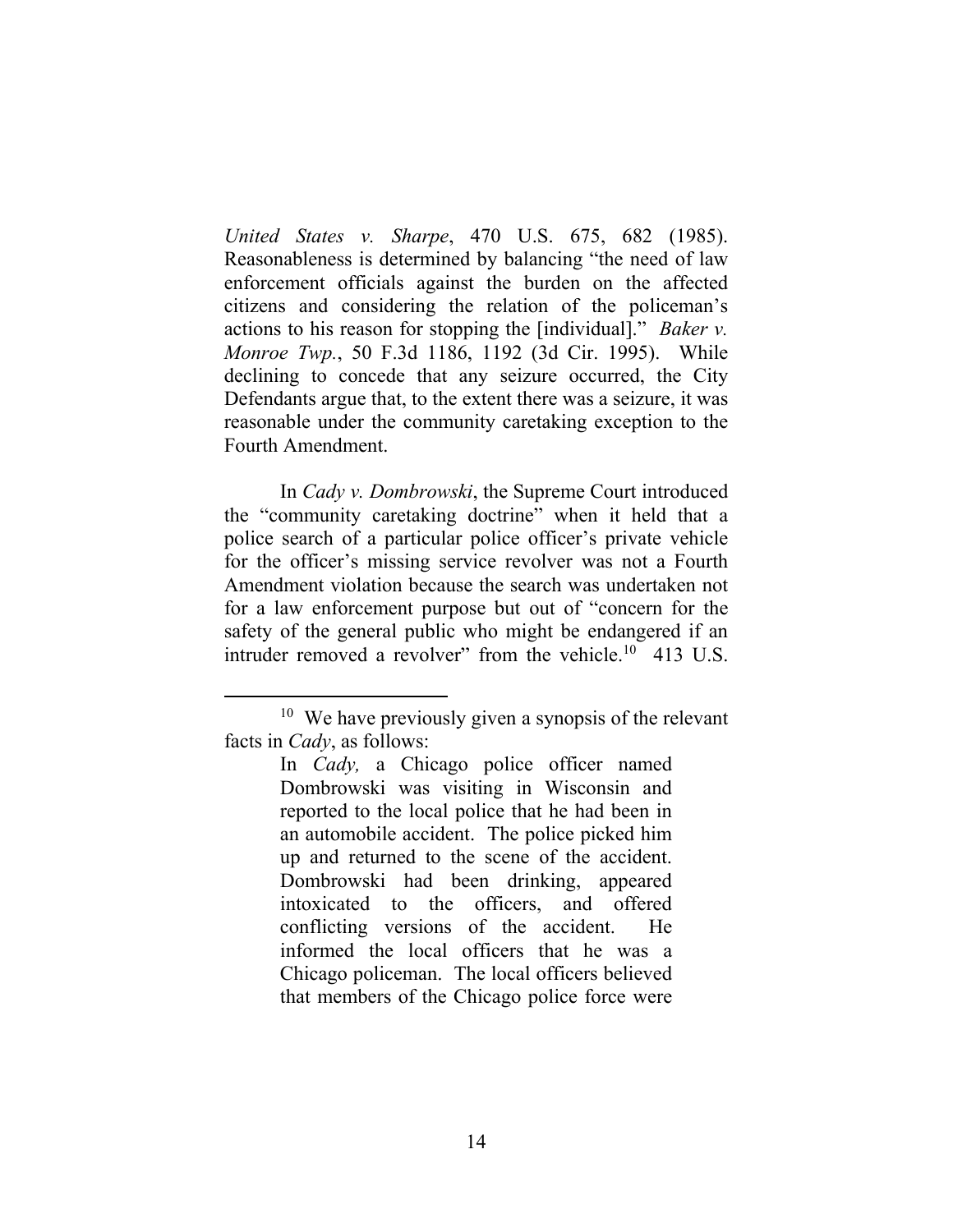433, 447 (1973). The Court noted that law enforcement officers often exercise "community caretaking functions, totally divorced from the detection, investigation, or acquisition of evidence relating to the violation of a criminal statute." *Id.* at 441. That community caretaking doctrine, as described in *Cady*, is an exception to the warrant requirement of the Fourth Amendment and allows police with a non-law enforcement purpose to seize or search a person or property

required to carry a service revolver at all times, so, when no gun was found on Dombrowski's person, an officer checked the front seat and the glove compartment of the wrecked car, but to no avail. The effort to find the weapon was motivated by the obligation of the police "to protect the public from the possibility that a revolver would fall into untrained or perhaps malicious hands." The police had the vehicle towed to a privately owned garage, where it was left parked outside. After taking Dombrowski to a local hospital for treatment of injuries he sustained in the accident, one of the Wisconsin officers returned to Dombrowski's car to again try to recover the service revolver … pursuant to standard departmental procedure "to protect the public from a weapon's possibly falling into improper hands." Upon opening the trunk, the officer discovered various items that linked Dombrowski to a murder.

*Ray v. Twp. of Warren*, 626 F.3d 170, 174-75 (3d Cir. 2010) (citations omitted).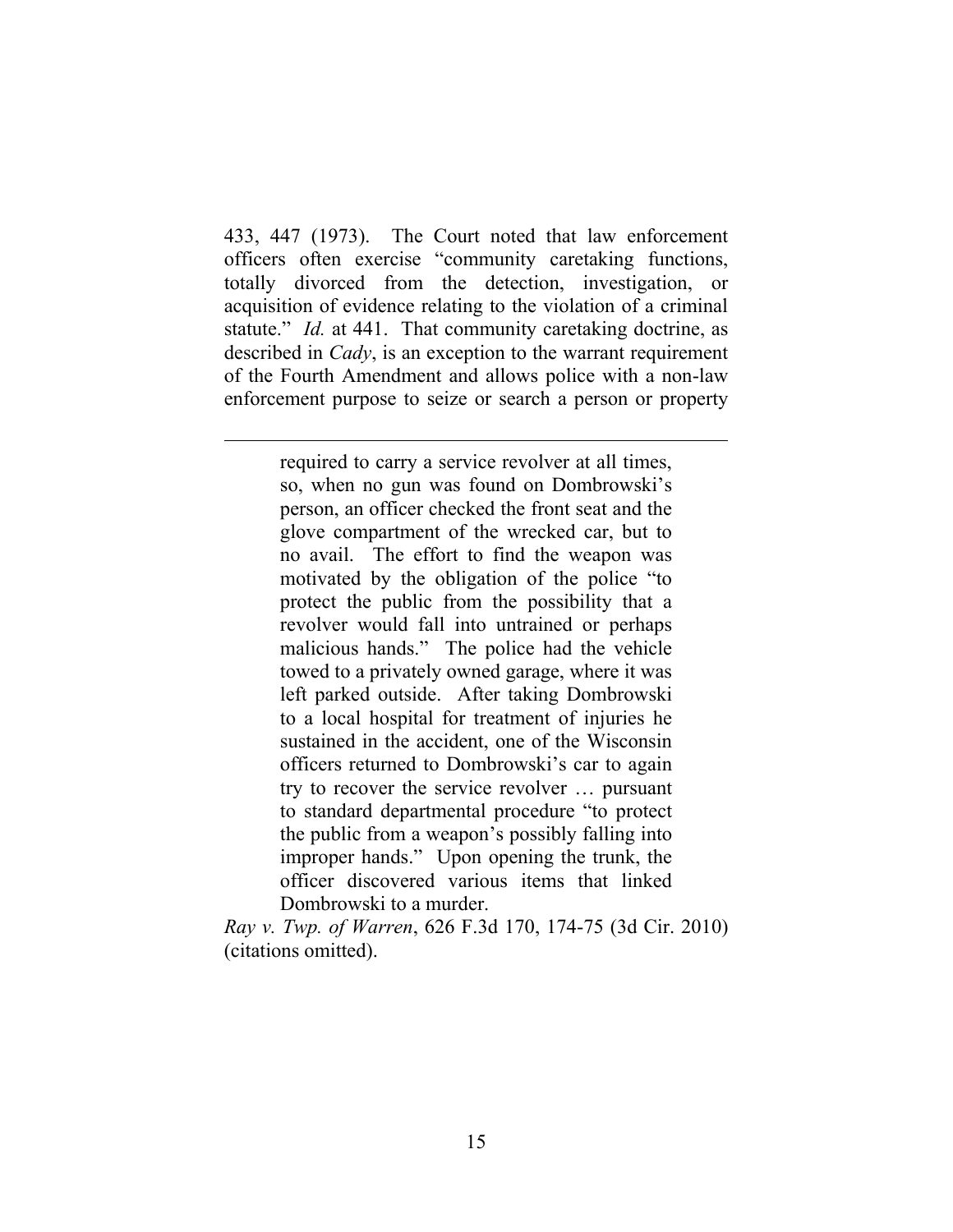"in order to ensure the safety of the public and/or the individual, regardless of any suspected criminal activity." *United States v. King*, 990 F.2d 1552, 1560 (10th Cir. 1993).

Many courts, including our own, have considered the limits of the community caretaking doctrine. In *Ray v. Township of Warren*, Ray's estranged wife had gone to Ray's house to pick up their daughter for court-ordered visitation. 626 F.3d 170, 171-72 (3d Cir. 2010). Upon seeing someone moving inside the home, but receiving no response to her ringing of the doorbell or knocking on the door, the wife called the police. *Id.* Once the police arrived, she described the situation to them and expressed concern for her daughter's well-being. *Id.* The officers, some of whom were aware of the acrimonious divorce proceedings and child-custody dispute between the couple, also knocked on the door and called the telephone number for the residence, but received no response. *Id*. Thereafter, and without a valid warrant,<sup>11</sup> the officers entered the house to check on the child's well-being. *Id.* To justify their actions, the officers asserted the

<sup>&</sup>lt;sup>11</sup> Prior to entering, the responding officers contacted a municipal court judge for guidance as to whether the officers could enter the home and look for the child without a warrant, and they received approval. Although the specifics of that conversation were unclear, the officers testified that they only sought advice regarding entering the home out of concern for the daughter's well-being; they did not regard the call as a request for a warrant. The magistrate judge however, understood the officers to be asking for an arrest warrant and issued such a warrant, though it was later voided. *Ray*, 626 F.3d at 172.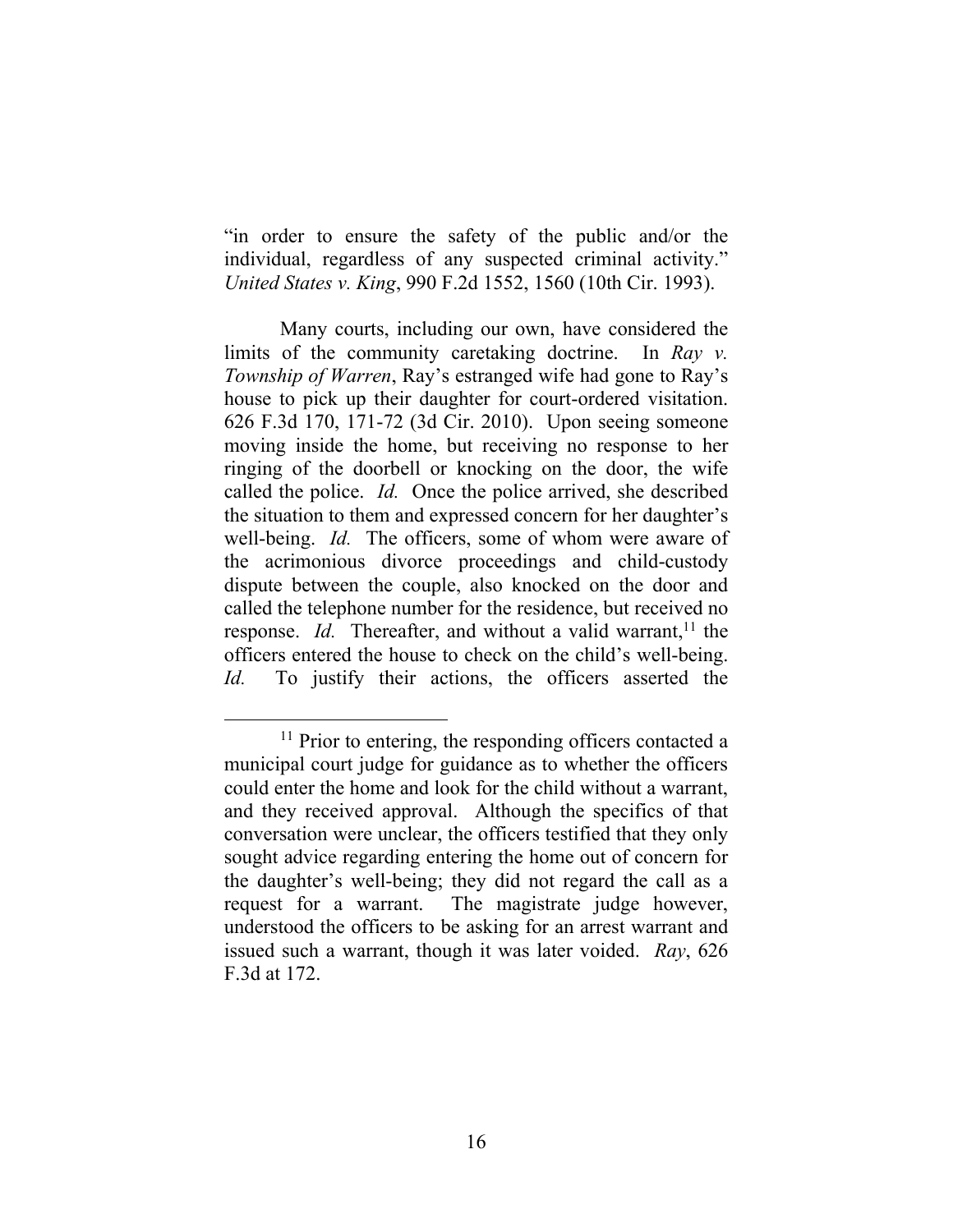community caretaking exception to the Fourth Amendment's warrant requirement.

We ultimately held that the officers' actions were protected by qualified immunity, *id.* at 179, but we declined to extend the community caretaking exception to cover the officers' conduct. Instead, we indicated that *Cady*'s outcome depended on the distinction in Fourth Amendment jurisprudence between automobiles and homes, and we concluded that the community caretaking doctrine "cannot be used to justify warrantless searches of a home." *Id.* at 177. We expressly noted in that case, however, that we were not deciding "[w]hether that [doctrine] can ever apply outside the context of an automobile search." *Id.*

Some of our sister courts of appeals have, by contrast, decided that question and have upheld under the community caretaking doctrine not only evidentiary searches and seizures outside the home, but also the effective seizure of persons. *See, e.g.*, *Lockhard-Bembery v. Sauro*, 498 F.3d 69, 75-76 (1st Cir. 2007) (applying community caretaking exception when officer ordered motorist to push her disabled car out of the roadway for the safety of the general public); *Samuelson v. City of New Ulm*, 455 F.3d 871, 877 (8th Cir. 2006) (applying community caretaking exception when officers transported to a psychiatric hospital an unwilling individual who appeared to be hallucinating); *United States v. Rideau*, 949 F.2d 718, 720 (5th Cir. 1991) (applying community caretaking exception when officers stopped defendant for his own safety and the safety of others after observing him standing in the middle of the road at night, dressed in dark clothes, and apparently intoxicated), *vacated on other grounds*, 969 F.2d 1572 (5th Cir. 1992) (en banc).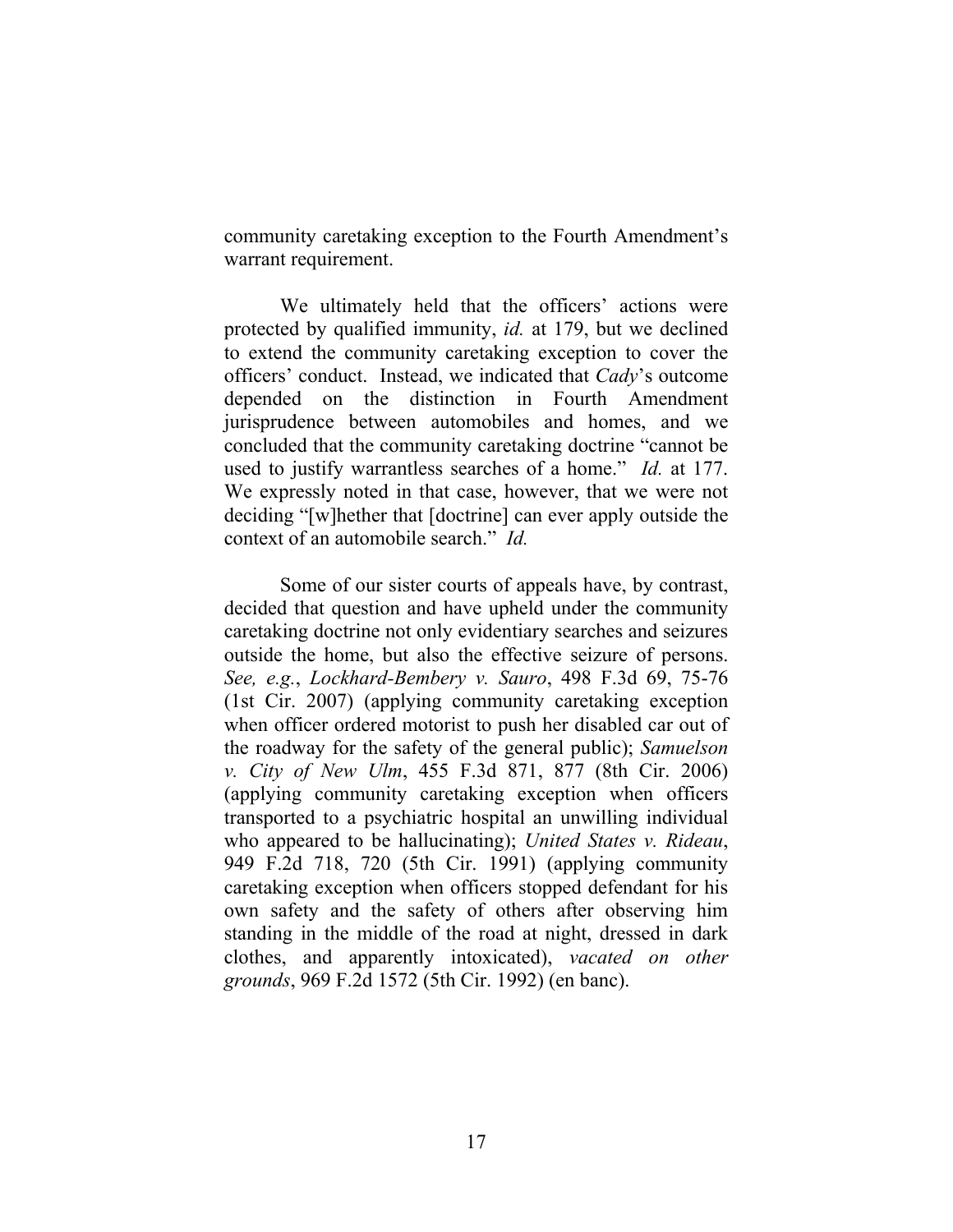We agree that the community caretaking doctrine can apply in situations when, as is arguably the case here, a person outside of a home has been seized for a noninvestigatory purpose and to protect that individual or the community at large.<sup>12</sup> The undisputed facts show that the actions of Officers Blaszczyk and White were reasonable. They were responding to a volatile situation which they did not initially know involved a medical emergency, and any brief seizure that may have occurred was a result of the officers' concern for the safety of everyone involved. The officers were sent because of a dispatcher's report of a 911 call from a "person screaming" (App. at 152-54), which was an apt description. According to Vargas, when the officers pulled up next to Diaz's car, the occupants of the car began "screaming" at them (App. at 85), but the screaming did not immediately reveal the nature of the emergency. Once the officers realized that Tabitha needed medical attention, it was reasonable for them to direct Vargas to wait because an ambulance was within earshot and its arrival was apparently imminent.

<sup>&</sup>lt;sup>12</sup> The City Defendants have not invoked the "emergency aid doctrine," which the Supreme Court describes as a subset of the exigent circumstances exception to the warrant requirement. *Brigham City, Utah v. Stuart*, 547 U.S. 398, 403 (2006) ("One exigency obviating the requirement of a warrant is the need to assist persons who are seriously injured or threatened with such injury."). We thus do not have occasion to evaluate that doctrine's applicability here.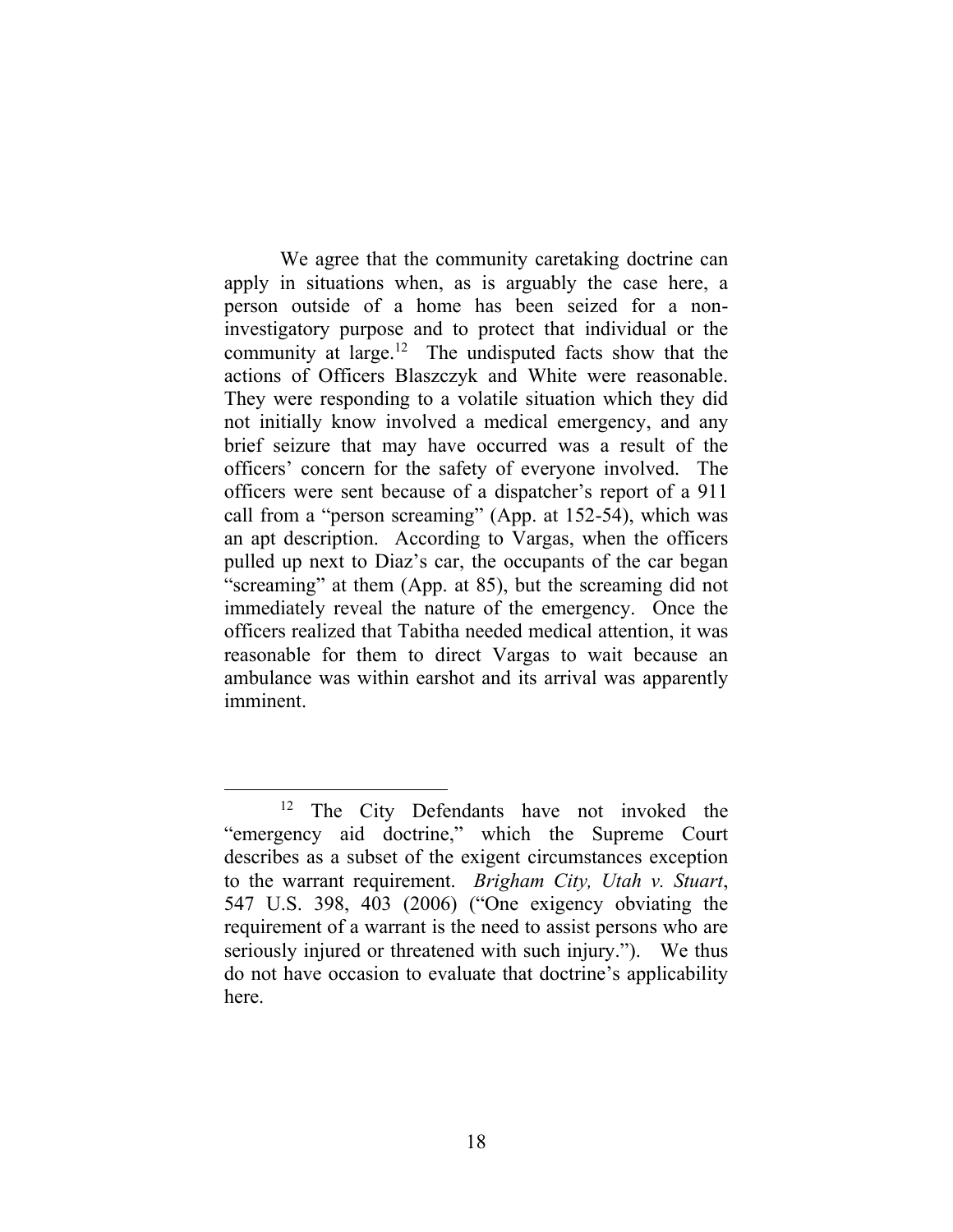Officer White testified that they intended to take Tabitha to the hospital, but then heard and saw an ambulance approaching "within a minute or two minutes." (App. at 175.) He further testified that he waited for the ambulance because paramedics are "better trained" for the type of situation the officers faced. (App. at 175.) Sergeant Starrs of the Philadelphia Police Department, who works for the Department's Research and Planning Unit and is responsible for writing policies and procedures used in the training of police officers, explained that officers are trained to wait for paramedics in certain situations because "medics … have the equipment and they have the personnel to ride in the back" with the patient, whereas when officers transport a patient, they "are in the front of the car driving" and "there is no nobody to attend to the patient in the back." (App. at 186.) It is undisputed that Tabitha did in fact receive medical care on the scene and on board the ambulance on the way to the hospital.

Finally, it is important to note that the encounter outside the Vargas home transpired within a few minutes. Although Vargas estimated that the police officers were on the scene for 6 to 8 minutes before the ambulance, Franklin – one of her witnesses – testified that the time between the officers' and the ambulance's arrival was "maybe a minute, two minutes." (App. at 132-33.) And the police dispatch records tend to confirm Franklin's testimony, showing that the officers were on the scene just over a minute before the ambulance arrived. (*Compare* App. at 158 (officers arrived at 12:13:56), *with* App. at 277 (ambulance arrived at 12:15).) Even accepting the longer time-span as the historical fact, though, the entire episode happened quickly. In such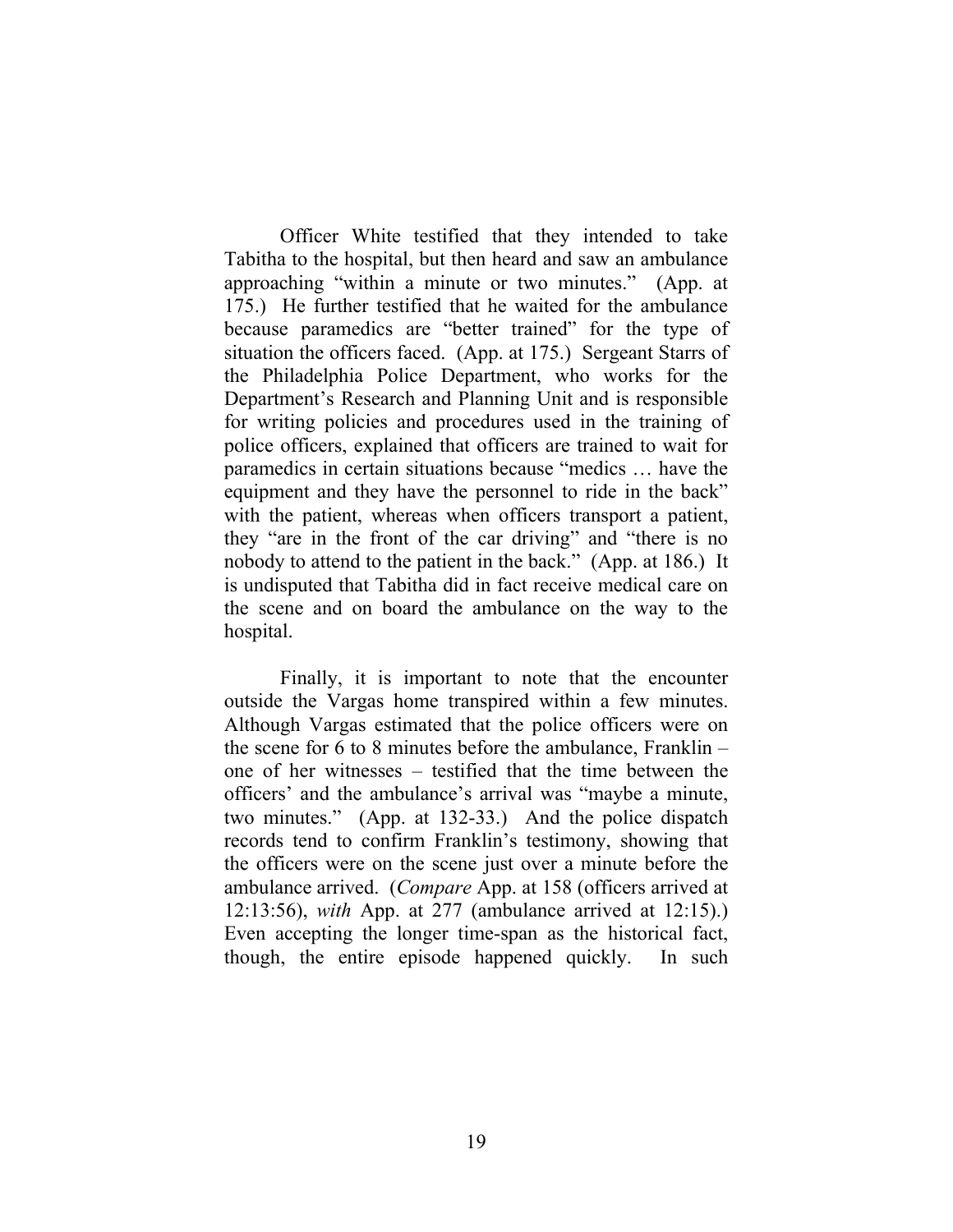circumstances, even if Vargas and Tabitha could be considered seized, the seizures were reasonable.<sup>13</sup>

## **B. Due Process Claim**

Vargas also raises a Fourteenth Amendment substantive due process claim on her own behalf and on behalf of Tabitha. For herself, Vargas argues that the officers violated her Fourteenth Amendment right to "make decisions concerning the care, custody, and control" of her daughter. *C.N. v. Ridgewood Bd. of Educ.*, 430 F.3d 159, 182 (3d Cir. 2005) (internal quotation marks omitted). Her claim on behalf of Tabitha has three components: a "straight" Fourteenth Amendment claim based upon the officers' failure to allow Vargas to transport her to the hospital in violation of Tabitha's right to life; a special relationship claim that the

 <sup>13</sup> The officers' conduct here would also be shielded by qualified immunity. "Qualified immunity shields government officials from civil damages liability unless the official violated a statutory or constitutional right that was clearly established at the time of the challenged conduct." *Reichle v. Howards*, 132 S. Ct. 2088, 2093 (2012). The case law does not indicate any analogous factual circumstances that would have put the officers on notice that they cannot briefly detain individuals in response to an emergency call and to await trained medical transport without violating the Fourth Amendment. We had not, before today, expressly held that the community caretaking doctrine could justify the seizure of a person outside of a home, which suggests that, to the extent there was doubt, the law in this area was not "clearly established."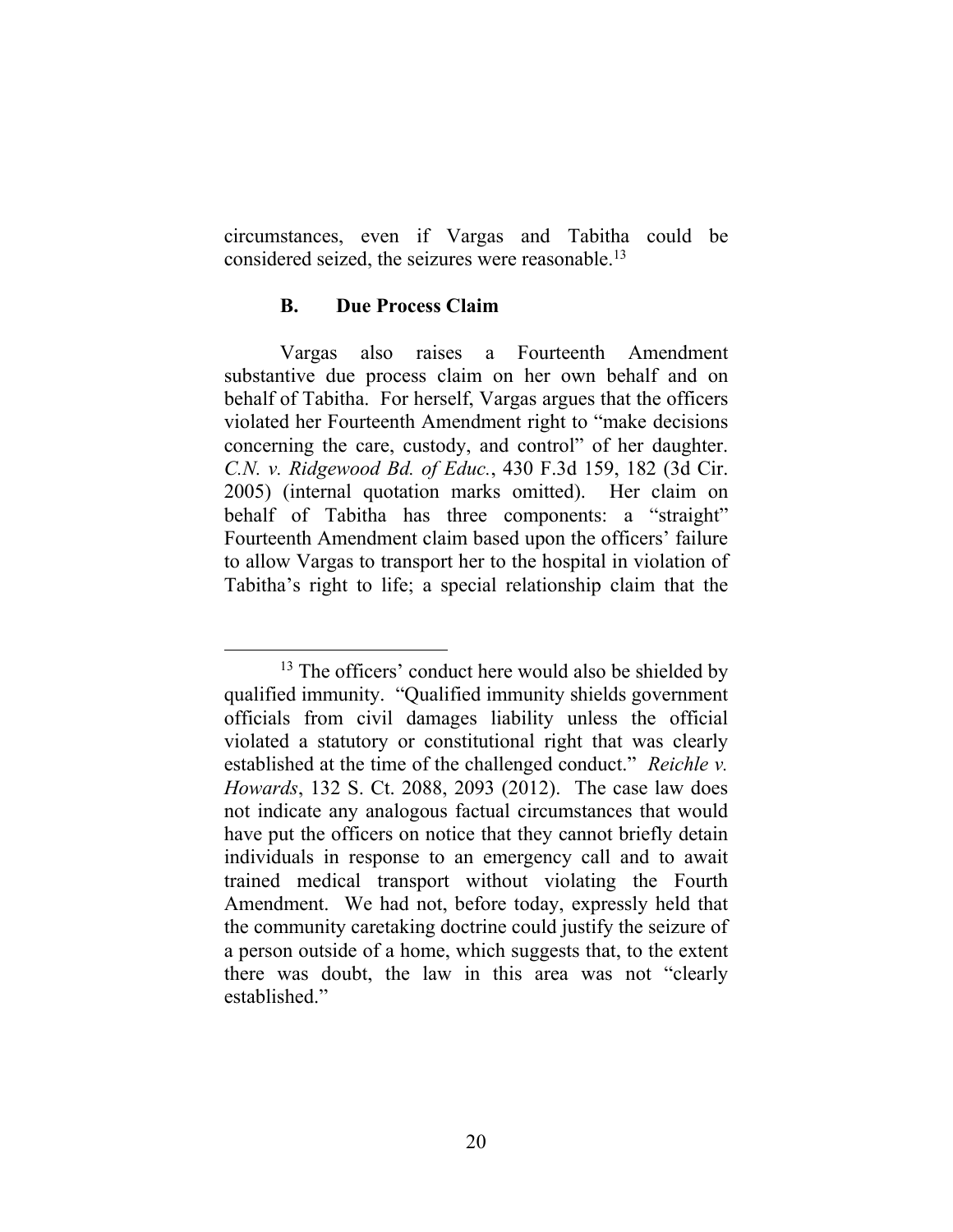officers had a duty to render affirmative aid; and a statecreated danger claim.

To sustain a substantive due process claim, a plaintiff must show that the particular interest in question is protected by the Fourteenth Amendment and that the government's deprivation of that interest "shocks the conscience." *Gottlieb ex rel. Calabria v. Laurel Highlands Sch. Dist.*, 272 F.3d 168, 172 (3d Cir. 2001). The shocks-the-conscience test applies regardless of the theory upon which the substantive due process claim is premised. *See Estate of Lagano v. Bergen Cnty. Prosecutor's Office*, 769 F.3d 850, 858 (3d Cir. 2014) (noting that, to establish a claim under the state-created danger theory, a plaintiff must prove that "a state actor acted with a degree of culpability that shocks the conscience"); *Nicini v. Morra*, 212 F.3d 798, 809-12 (3d Cir. 2000) (applying the shocks-the-conscience test in a "special relationship" case); *J.R. v. Gloria*, 593 F.3d 73, 80 (1st Cir. 2010) (stating that, even assuming a "special relationship" existed, the plaintiffs "did not make out a substantive due process claim" because they did not "allege any behavior by defendants that would meet the legal definition of conscienceshocking conduct"); *Johnson ex rel. Estate of Cano v. Holmes*, 455 F.3d 1133, 1141-42 (10th Cir. 2006) (stating that the shocks-the-conscience standard applies to both "special relationship" cases and "state created danger cases" (citations omitted)).

"The exact degree of wrongfulness necessary to reach the 'conscience-shocking' level depends upon the circumstances of a particular case." *Miller v. City of Phila.*, 174 F.3d 368, 375 (3d Cir. 1999). A plaintiff faces the highest bar when the state actor accused of wrong-doing was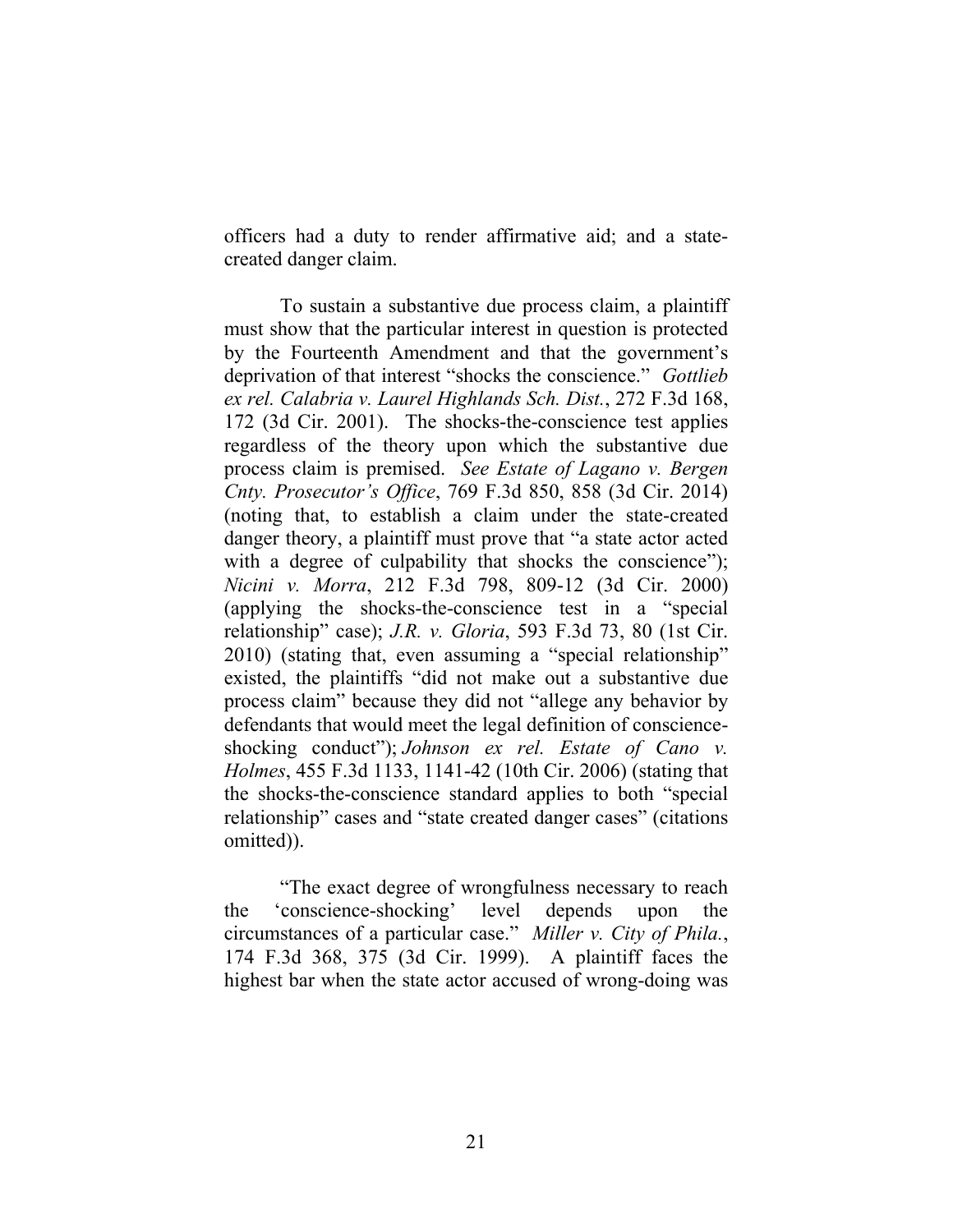faced with a "'hyperpressurized environment'" requiring a snap judgment. *Sanford v. Stiles*, 456 F.3d 298, 308-09 (3d Cir. 2006) (quoting *Estate of Smith v. Marasco*, 318 F.3d 497, 508 (3d Cir. 2003)). In such cases, we permit recovery only if the state actor had an actual intent to cause harm. *Id.* By contrast, "where deliberation is possible and officials have the time to make 'unhurried judgments,' deliberate indifference is sufficient." *Id.* at 309 (quoting *Cnty. of Sacramento v. Lewis*, 523 U.S. 833, 853 (1998)). Importing aspects of Eighth Amendment jurisprudence, we have defined "deliberate indifference" as requiring "conscious[ ] disregard [of] 'a substantial risk of serious harm.'" *Ziccardi v. City of Phila.*, 288 F.3d 57, 66 (3d Cir. 2002) (quoting *Farmer v. Brennan*, 511 U.S. 825, 836 (1994)). In any event, "[m]ere negligence is not enough to shock the conscience." *Sanford*, 456 F.3d at 311.

Here, the officers certainly did face a hyperpressurized environment. They came in response to a 911 call noted simply as "person screaming" and they in fact encountered a group of screaming, frantic adults and an unconscious child. No one disputes that the police arrived at a tense and chaotic scene, that they endeavored to determine what was happening, and that, when it was plain that there was a medical emergency and an ambulance was about to arrive, they had everyone wait for the paramedics. It is a stretch to say that these facts rise even to the level of negligence, let alone to deliberate indifference or an intent to harm. While the officers' behavior and language, as described by Vargas, may have been less than polite or compassionate, it was not actionable.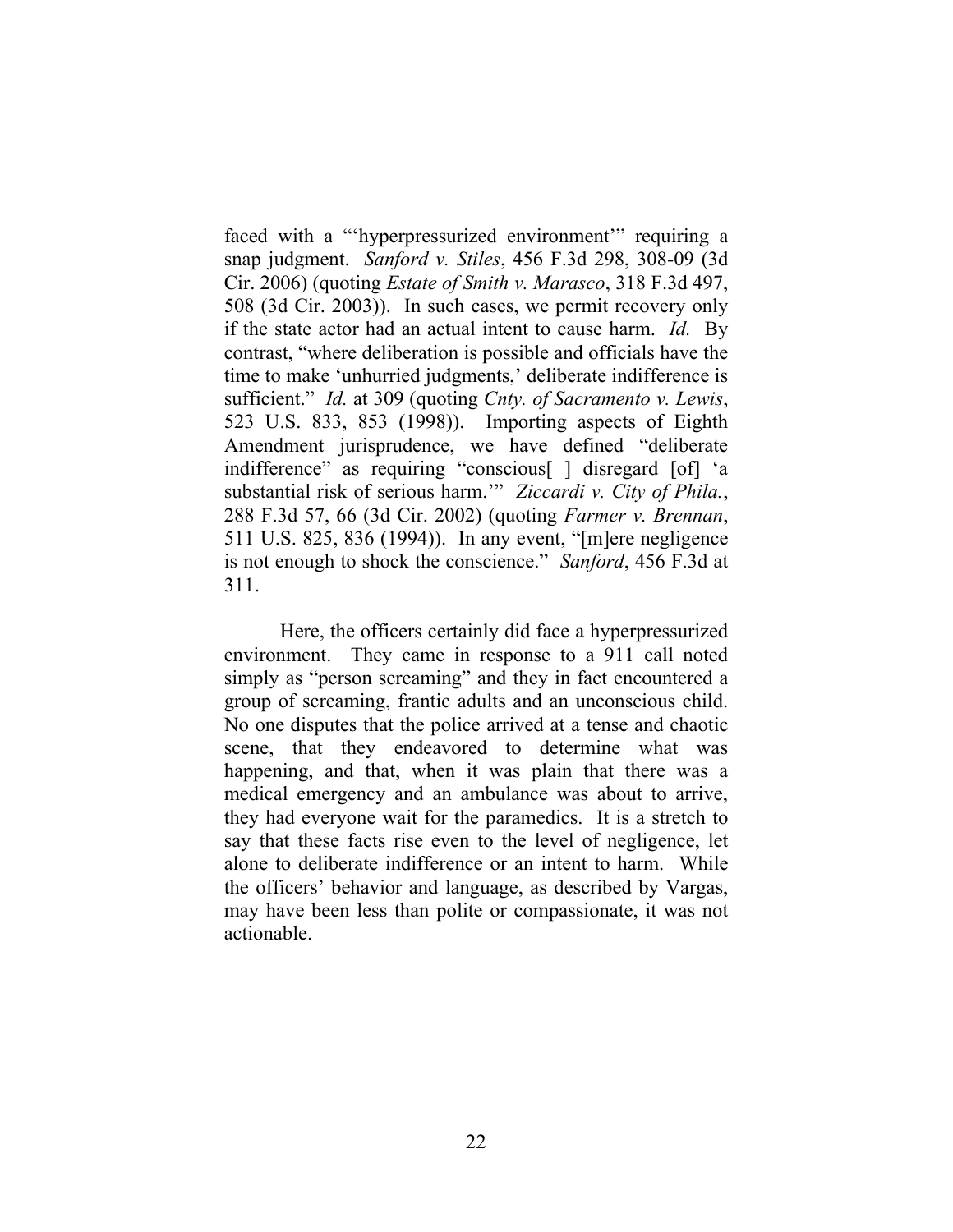The cases Vargas relies upon are inapposite. In *Rivas v. City of Passaic*, paramedics misrepresented to the police that a patient had assaulted one of them, leading the police to restrain the patient and causing the patient to asphyxiate. 365 F.3d 181, 185-86, 189 (3d Cir. 2004). In *Kneipp v. Tedder*, police officers abandoned an intoxicated woman in freezing weather after separating her from her sober husband – her "private source of protection." 95 F.3d 1199, 1210 (3d Cir. 1996). Here, by contrast, the officers simply and sensibly decided to wait for the incoming ambulance that was seconds away. Unlike the government actors in the cases that Vargas cites, the police here assisted in a form of rescue – facilitating an ambulance pick-up – rather than arresting or abandoning the person in need of aid. Thus, the District Court did not err in granting summary judgment against Vargas on all of her substantive due process claims.

## **C. "Failure to Train" Claim**

Relying on *Monell v. New York City Department of Social Services*, 436 U.S. 658 (1978), Vargas next contends that the City of Philadelphia is liable for failing to preserve her constitutional rights, and that the District Court erred in granting summary judgment against her on that claim. Specifically, she argues that the City's police department failed to adequately train its police officers and failed to adopt appropriate policies to prevent Fourth and Fourteenth Amendment violations.

In *Monell*, the Supreme Court held that a municipality can be found liable under § 1983 only when the municipality itself causes the constitutional violation at issue. *City of Canton, Ohio v. Harris*, 489 U.S. 378, 385 (1989). In order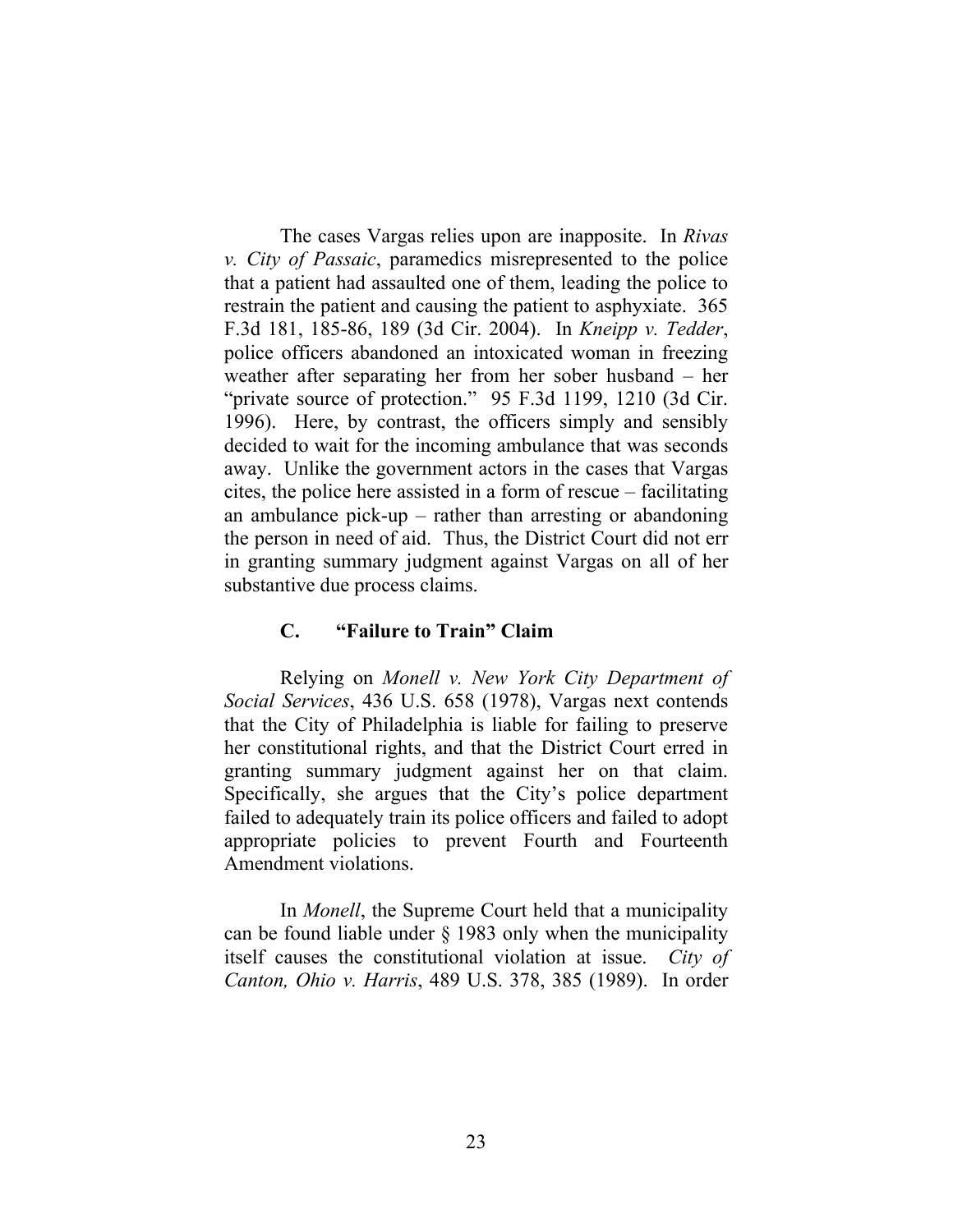to impose liability on a local governmental entity for failing to preserve constitutional rights, a plaintiff bringing a § 1983 claim must establish that: (1) she possessed a constitutional right of which she was deprived; (2) the municipality had a policy; (3) the policy "amount[ed] to deliberate indifference" to the plaintiff's constitutional right; and (4) the policy was the "moving force behind the constitutional violation." *Id.* at 389-91 (internal quotation marks omitted). "'[D]eliberate indifference' is a stringent standard of fault, requiring proof that a municipal actor disregarded a known or obvious consequence of his action." *Bd. of Cnty. Comm'rs of Bryan Cnty., Okl. v. Brown*, 520 U.S. 397, 410 (1997).

In this case, Vargas's claim fails at the first step. Because the officers did not violate any of her constitutional rights, *see supra* pp. 9-17 (no Fourth Amendment violation), 17-20 (no Fourteenth Amendment violation), there was no violation for which the City of Philadelphia could be held responsible. *Mulholland v. Gov't Cnty. of Berks, Pa.*, 706 F.3d 227, 238 n.15 (3d Cir. 2013) ("It is well-settled that, if there is no violation in the first place, there can be no derivative municipal claim."). The District Court thus did not err in granting summary judgment for the City on the *Monell*  claim.

### **D. False Imprisonment Claim**

Finally, Vargas argues that the District Court erred in *sua sponte* granting summary judgment on the state-law false imprisonment claims that she raised on her own behalf and for Tabitha. She does not appear to challenge the District Court's finding that neither she nor Tabitha were falsely imprisoned and instead argues only that the District Court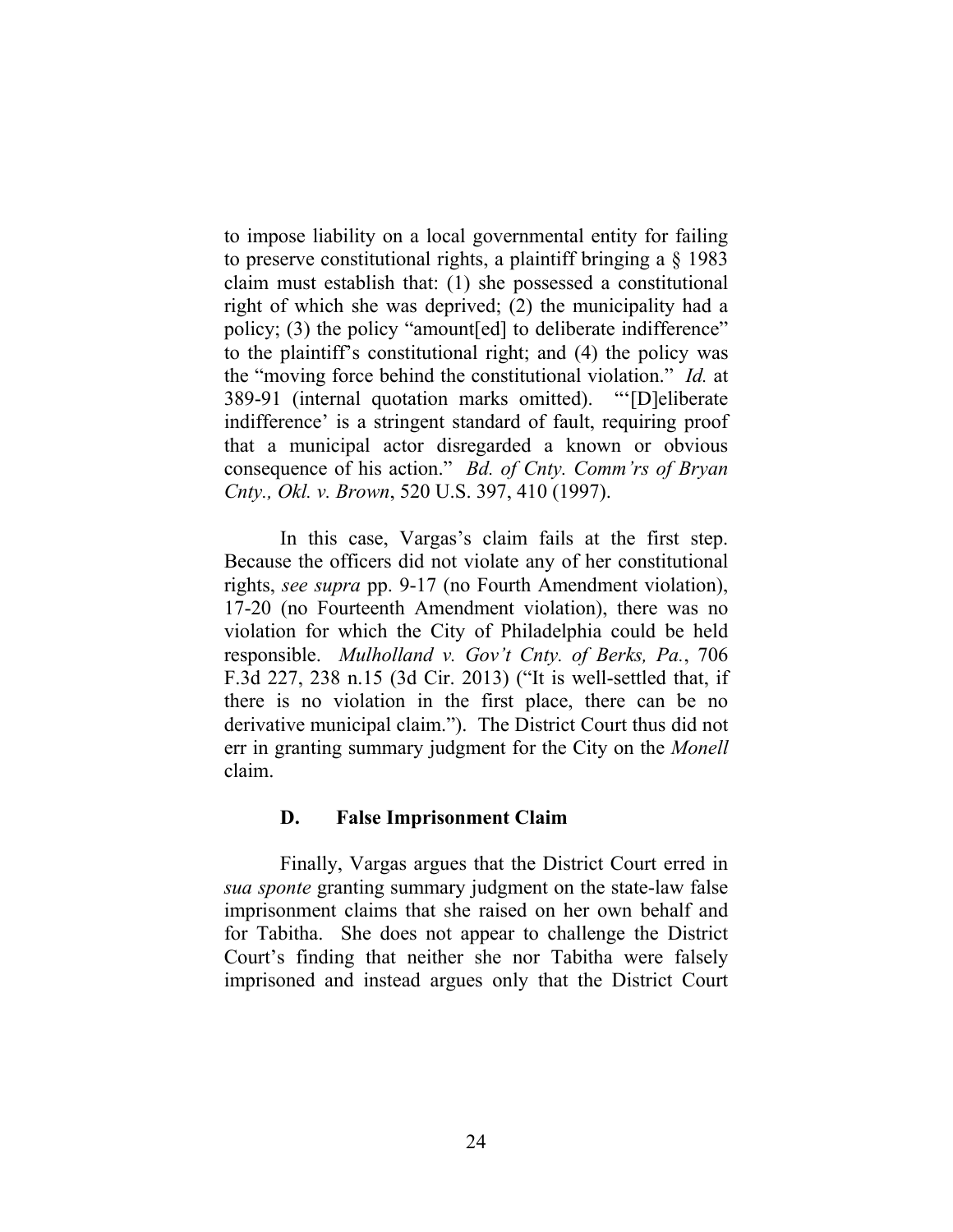should have provided her with notice and an opportunity to brief the issue before granting summary judgment against her on the claims.

Assuming that Vargas has not waived her argument on the underlying merits of the false imprisonment claims,  $^{14}$  she cannot succeed on those claims because the officers were entitled to immunity under Pennsylvania's Political Subdivision Tort Claims Act ("PSTCA"), 42 Pa. C.S. §§ 8541-8564. The PSTCA provides immunity to municipalities and its employees for official actions unless the employee's conduct goes beyond negligence and constitutes "a crime, actual fraud, actual malice, or willful misconduct." *Id.* § 8550. Willful misconduct has been defined by the Pennsylvania Supreme Court as "conduct whereby the actor desired to bring about the result that followed or at least was aware that it was substantially certain to follow, so that such desire can be implied." *Renk v. City of Pittsburgh*, 641 A.2d 289, 293 (Pa. 1994) (quoting *King v. Breach*, 540 A.2d 976, 981 (Pa. 1988)) (internal quotation marks omitted). As the record makes clear, the officers'

<sup>&</sup>lt;sup>14</sup> "[U]nder Federal Rule of Appellate Procedure 28(a)(3) and (5) and Third Circuit Local Appellate Rule 28.1(a), appellants are required to set forth the issues raised on appeal and to present an argument in support of those issues in their opening brief. It is well settled that if an appellant fails to comply with these requirements on a particular issue, the appellant normally has abandoned and waived that issue on appeal and it need not be addressed by the court of appeals." *Kost v. Kozakiewicz*, 1 F.3d 176, 182 (3d Cir. 1993) (citations omitted).